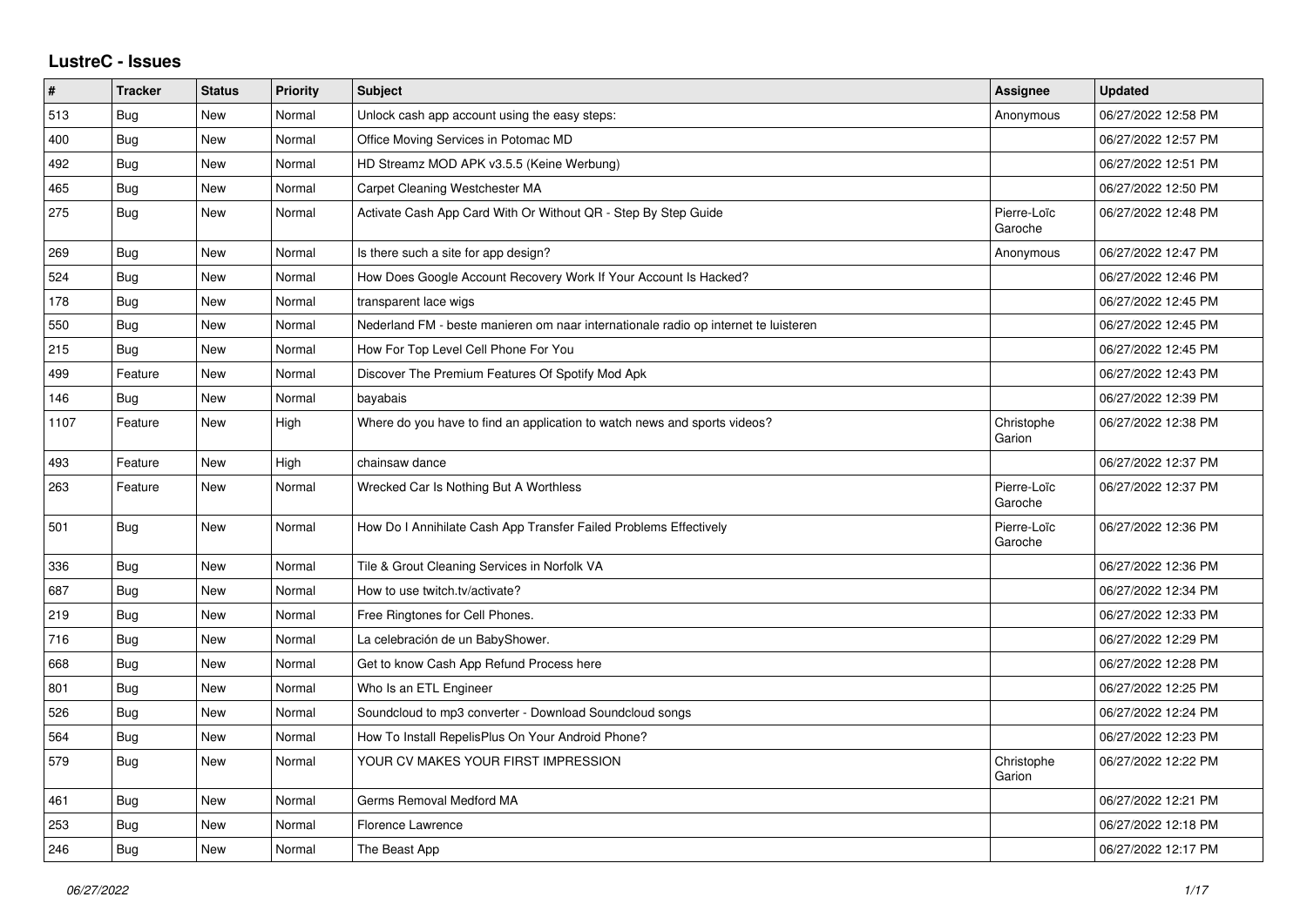| $\vert$ # | <b>Tracker</b> | <b>Status</b> | <b>Priority</b> | <b>Subject</b>                                                                         | <b>Assignee</b>        | <b>Updated</b>      |
|-----------|----------------|---------------|-----------------|----------------------------------------------------------------------------------------|------------------------|---------------------|
| 500       | <b>Bug</b>     | New           | Normal          | Simply contact the technical team, to find the solution to cash app refund problems.   | Pierre-Loïc<br>Garoche | 06/27/2022 12:15 PM |
| 615       | Bug            | New           | Normal          | CheapestMedsShop   100% Safe Medicines Online in USA UK & AUS.                         |                        | 06/27/2022 12:14 PM |
| 211       | <b>Bug</b>     | New           | Normal          | Problem in Cash App rebate? Call Cash App customer service number for help.            |                        | 06/27/2022 12:09 PM |
| 703       | <b>Bug</b>     | New           | Normal          | For real-time help, dial Facebook customer service number                              |                        | 06/27/2022 12:08 PM |
| 181       | Bug            | New           | Normal          | <b>Healthcare Custom Writing Services</b>                                              |                        | 06/27/2022 12:06 PM |
| 279       | <b>Bug</b>     | New           | High            | What is an essential feature of an internal communications app?                        |                        | 06/27/2022 12:05 PM |
| 183       | Bug            | New           | Normal          | Nursing Assignment Help Online                                                         |                        | 06/27/2022 12:05 PM |
| 609       | Bug            | New           | High            | Online Trusted Medicine Store in US for Health - Genericmedsupply                      |                        | 06/27/2022 12:02 PM |
| 233       | Bug            | New           | Normal          | Anauthorsway.com: My User Experience                                                   |                        | 06/27/2022 12:02 PM |
| 536       | Bug            | New           | Normal          | How to check the balance on the cash app card                                          | Hamza<br>Bourbouh      | 06/27/2022 11:57 AM |
| 770       | Bug            | New           | Normal          | Canon IJ Network Tool                                                                  |                        | 06/27/2022 11:57 AM |
| 644       | Bug            | New           | Normal          | <b>TeaTV App Review</b>                                                                |                        | 06/27/2022 11:47 AM |
| 817       | Bug            | New           | Normal          | Pacman 30th Anniversary                                                                |                        | 06/27/2022 11:47 AM |
| 537       | Bug            | New           | Normal          | Get tech assistance with customer support on ATT Yahoo email login issue.              |                        | 06/27/2022 11:44 AM |
| 289       | <b>Bug</b>     | New           | Normal          | Recover Yahoo Mail Forgotten Password - Explore Kanata Chinese                         |                        | 06/27/2022 11:44 AM |
| 258       | <b>Bug</b>     | New           | Normal          | Fake Nike Dunk High AMBUSH Deep Royal                                                  |                        | 06/27/2022 11:39 AM |
| 197       | <b>Bug</b>     | New           | Normal          | SBL JABORANDI PLUS HAIR OIL - COMPLETE SCALP CARE (100ML)                              |                        | 06/27/2022 11:35 AM |
| 248       | <b>Bug</b>     | New           | Normal          | Mobile ringtones and attractiveness ringtones                                          |                        | 06/27/2022 11:32 AM |
| 169       | Bug            | New           | Normal          | CV Maker - UAE CV Writing Agency                                                       |                        | 06/27/2022 11:27 AM |
| 255       | Feature        | New           | Normal          | best doctor for psoriasis                                                              |                        | 06/27/2022 11:17 AM |
| 345       | <b>Bug</b>     | New           | Normal          | Stain Protection Services in Chesapeake VA                                             |                        | 06/27/2022 11:15 AM |
| 245       | <b>Bug</b>     | New           | Normal          | Write My Essay For Me Cheap                                                            |                        | 06/27/2022 11:15 AM |
| 282       | <b>Bug</b>     | New           | Normal          | Activate Cash App Card: Learn Simple Steps & Fix Errors                                |                        | 06/27/2022 11:11 AM |
| 480       | Bug            | New           | Normal          | Nur Online Shop                                                                        |                        | 06/27/2022 11:10 AM |
| 75        | <b>Bug</b>     | New           | Normal          | exception File "checks/algebraicLoop.ml", line 368, characters 16-22: Assertion failed |                        | 06/27/2022 11:09 AM |
| 799       | <b>Bug</b>     | New           | Normal          | Who Is an ETL Engineer                                                                 |                        | 06/27/2022 11:07 AM |
| 496       | Bug            | New           | Normal          | What is Live NetTV?                                                                    |                        | 06/27/2022 10:51 AM |
| 235       | Bug            | New           | Low             | HP Printer Assistant Software   Download & Install HP Assistant                        |                        | 06/27/2022 10:48 AM |
| 530       | Bug            | New           | Normal          | Cheap Assignment Writing Service UK                                                    | Anonymous              | 06/27/2022 10:46 AM |
| 699       | Bug            | New           | Normal          | Would you be able to utilize Cash App Twitch?                                          |                        | 06/27/2022 10:45 AM |
| 478       | Feature        | New           | Normal          | Is it safe to install third-party WhatsApp GB?                                         |                        | 06/27/2022 10:43 AM |
| 820       | Bug            | New           | Normal          | Metal Slug Apk para Android                                                            |                        | 06/27/2022 10:41 AM |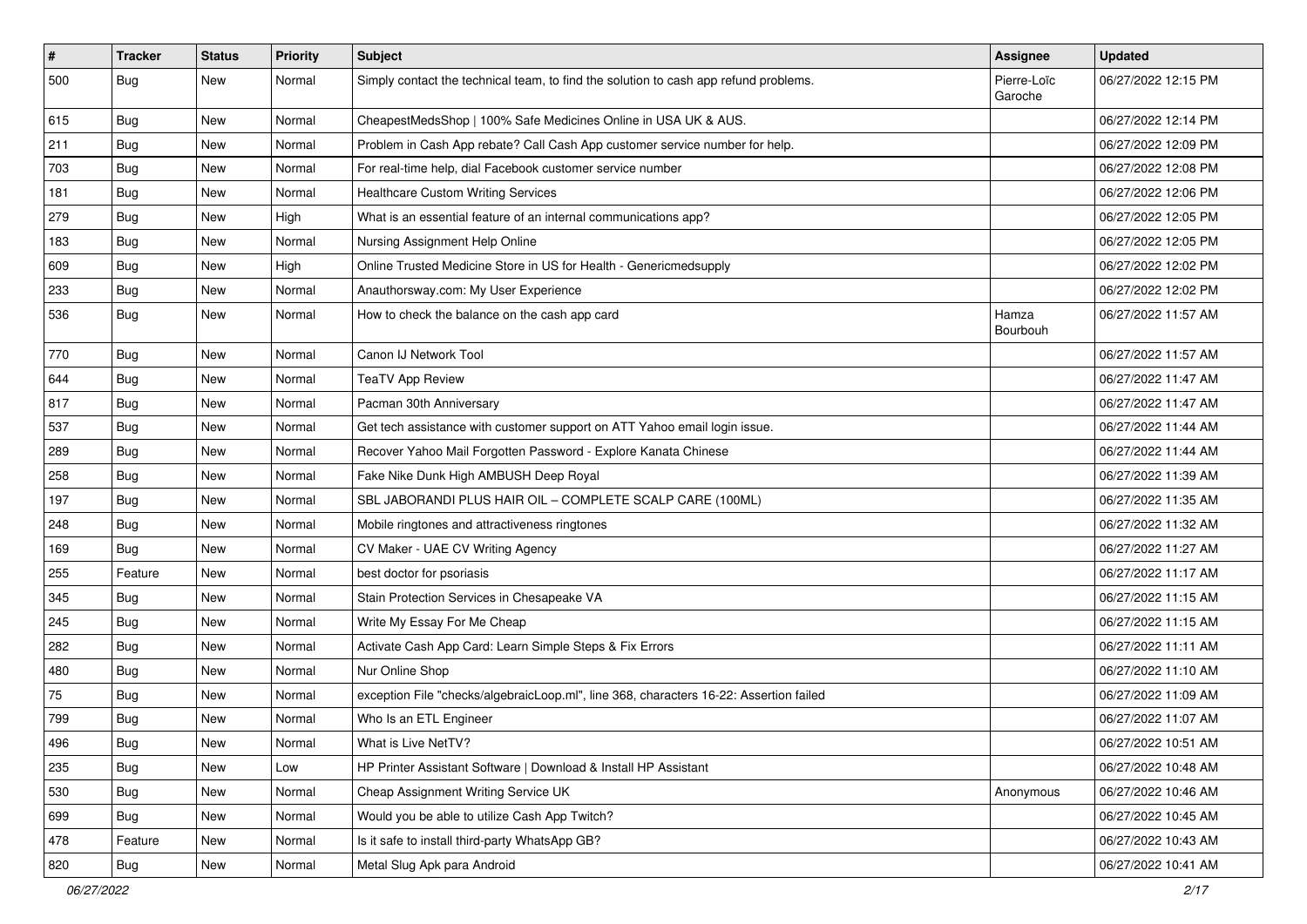| $\vert$ # | <b>Tracker</b> | <b>Status</b> | <b>Priority</b> | <b>Subject</b>                                                                                                                               | <b>Assignee</b> | <b>Updated</b>      |
|-----------|----------------|---------------|-----------------|----------------------------------------------------------------------------------------------------------------------------------------------|-----------------|---------------------|
| 680       | Feature        | New           | Normal          | Word Jewels 2                                                                                                                                |                 | 06/27/2022 10:41 AM |
| 777       | <b>Bug</b>     | New           | Normal          | Obtain driving instructions using Google Maps.                                                                                               |                 | 06/27/2022 10:37 AM |
| 804       | <b>Bug</b>     | New           | Normal          | Review                                                                                                                                       |                 | 06/27/2022 10:35 AM |
| 331       | <b>Bug</b>     | New           | Normal          | Water Extraction Services in Norfolk VA                                                                                                      |                 | 06/27/2022 10:33 AM |
| 1118      | Bug            | New           | Normal          | Gameplay Minecraft                                                                                                                           |                 | 06/27/2022 10:33 AM |
| 640       | Bug            | New           | Normal          | play game with me                                                                                                                            |                 | 06/27/2022 10:32 AM |
| 504       | <b>Bug</b>     | New           | Normal          | A beginner should always look for online Java assignment help!                                                                               |                 | 06/27/2022 10:32 AM |
| 333       | <b>Bug</b>     | New           | Normal          | Mold Removal Services in Norfolk VA                                                                                                          |                 | 06/27/2022 10:32 AM |
| 709       | Bug            | New           | Normal          | How To Load Cash App Card At Walmart Without Having To Face Any Hassle?                                                                      |                 | 06/27/2022 10:30 AM |
| 538       | Bug            | New           | Normal          | Will cash app refund money if scammed quickly?                                                                                               |                 | 06/27/2022 10:25 AM |
| 164       | Bug            | New           | Normal          | dfgbd                                                                                                                                        |                 | 06/27/2022 10:23 AM |
| 792       | <b>Bug</b>     | New           | Normal          | What is Google Camera Mod?                                                                                                                   |                 | 06/27/2022 10:20 AM |
| 552       | Feature        | New           | Normal          | Radio rfm and the benefits of radio rfm                                                                                                      |                 | 06/27/2022 10:17 AM |
| 168       | <b>Bug</b>     | New           | Normal          | UFC 256 Live Stream Online                                                                                                                   |                 | 06/27/2022 10:16 AM |
| 481       | Bug            | New           | Normal          | Nur Online Shop                                                                                                                              |                 | 06/27/2022 10:10 AM |
| 506       | <b>Bug</b>     | New           | Normal          | www.trendmicro.com/activate                                                                                                                  |                 | 06/27/2022 10:10 AM |
| 242       | Feature        | New           | Normal          | Descripción de Torque Pro MOD APK para Android                                                                                               |                 | 06/27/2022 10:06 AM |
| 486       | Bug            | New           | Low             | <b>HP Wireless Printer Setup</b>                                                                                                             | Anonymous       | 06/27/2022 10:04 AM |
| 232       | Bug            | New           | Normal          | FM whatsapp messaging app.                                                                                                                   |                 | 06/27/2022 10:04 AM |
| 642       | <b>Bug</b>     | New           | Normal          | thong tin thoi tiet ngay hom nay                                                                                                             |                 | 06/27/2022 10:03 AM |
| 133       | Bug            | New           | Normal          | craftlabs                                                                                                                                    |                 | 06/27/2022 10:01 AM |
| 281       | Feature        | New           | Normal          | what are the types of Ringtones?                                                                                                             | Anonymous       | 06/27/2022 10:01 AM |
| 590       | Bug            | New           | Normal          | Follow proper initiatives to check my cash app card balance:                                                                                 |                 | 06/27/2022 09:57 AM |
| 490       | <b>Bug</b>     | New           | Normal          | Unlock cash app account by getting quick solutions from the technical executives                                                             |                 | 06/27/2022 09:57 AM |
| 637       | Feature        | New           | Normal          | Why do the Outlook rules not work in my account?                                                                                             |                 | 06/27/2022 09:51 AM |
| 675       | Bug            | New           | Normal          | What Are Smart Tactics To Fix Cash App Transfer Failed Hurdles?                                                                              |                 | 06/27/2022 09:51 AM |
| 639       | <b>Bug</b>     | New           | Normal          | thong tin chinh xac                                                                                                                          |                 | 06/27/2022 09:48 AM |
| 822       | <b>Bug</b>     | New           | Normal          | Dowload Your Boyfriend Game                                                                                                                  |                 | 06/27/2022 09:48 AM |
| 798       | Bug            | New           | Normal          | Who Is an ETL Engineer                                                                                                                       |                 | 06/27/2022 09:48 AM |
| 944       | Feature        | New           | Normal          | Canon.com/ijsetup                                                                                                                            |                 | 06/27/2022 09:46 AM |
| 76        | <b>Bug</b>     | New           | Normal          | Import error: Load error: imported node real_to_int declared in a regular Lustre file. File "include/conv.lusi", line 1,<br>characters 0-64: |                 | 06/27/2022 09:43 AM |
| 190       | <b>Bug</b>     | New           | Normal          | All About Cash App Transfer Fail Problems                                                                                                    |                 | 06/27/2022 09:37 AM |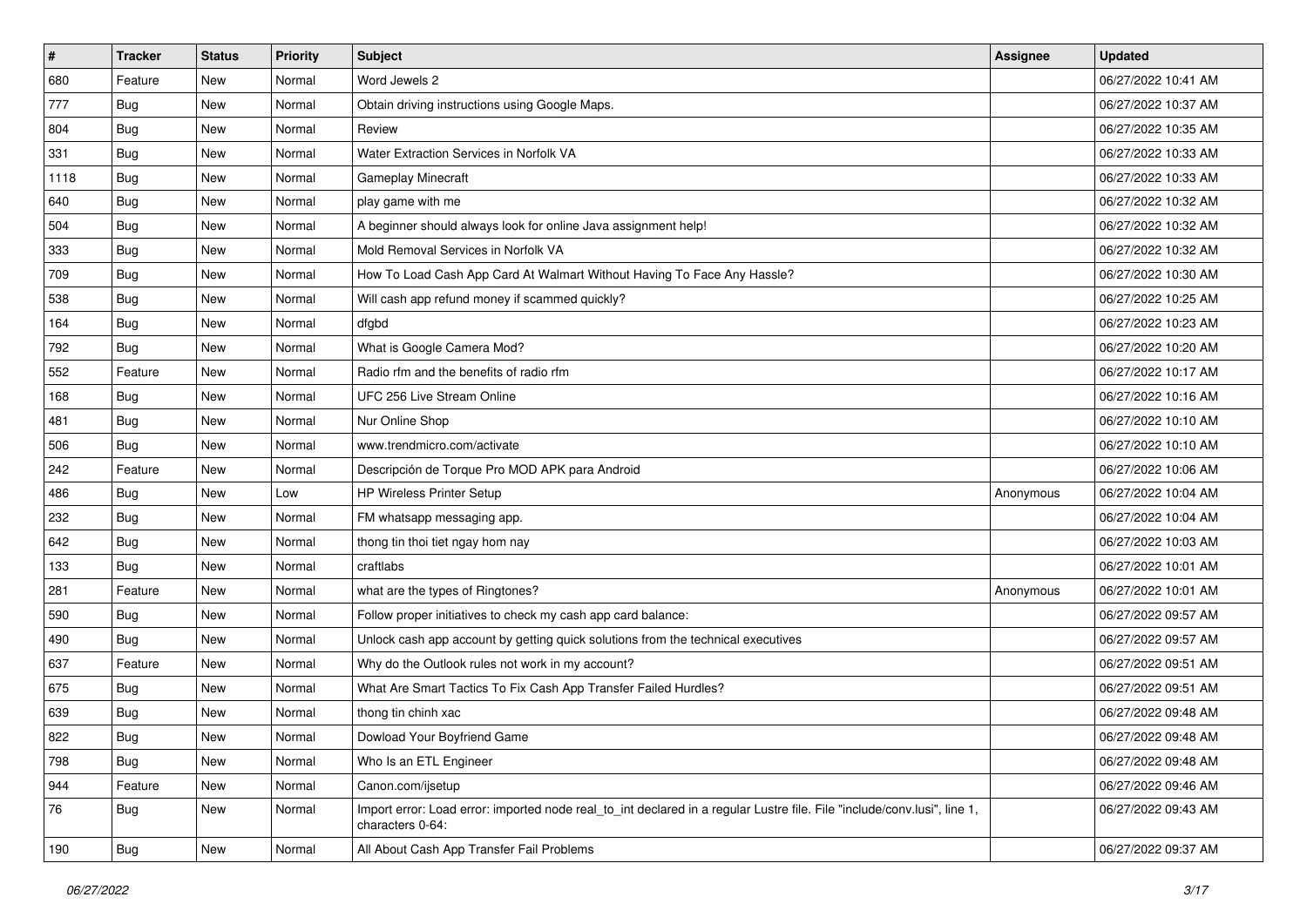| $\vert$ # | <b>Tracker</b> | <b>Status</b> | <b>Priority</b> | Subject                                                                                | <b>Assignee</b>        | <b>Updated</b>      |
|-----------|----------------|---------------|-----------------|----------------------------------------------------------------------------------------|------------------------|---------------------|
| 347       | Bug            | New           | Normal          | Eco/Green Cleaning Services in Chesapeake VA                                           |                        | 06/27/2022 09:35 AM |
| 819       | Bug            | New           | Normal          | Metal Slug Apk para Android                                                            |                        | 06/27/2022 09:35 AM |
| 244       | <b>Bug</b>     | New           | Normal          | Quels sont les avantages des stations de radio en ligne.                               |                        | 06/27/2022 09:34 AM |
| 988       | <b>Bug</b>     | New           | Normal          | <b>Medicinal Mushrooms</b>                                                             |                        | 06/27/2022 09:33 AM |
| 685       | Bug            | New           | Low             | youtube thumbnail downloader                                                           | Pierre-Loïc<br>Garoche | 06/27/2022 09:30 AM |
| 503       | <b>Bug</b>     | New           | Normal          | Youtube Premium Apk free download for Android                                          |                        | 06/27/2022 09:29 AM |
| 634       | Bug            | New           | Normal          | Buy Vidalista Tablets (Tadalafil) at [\$25 OFF + Free Shipping] Vidalistatablets       |                        | 06/27/2022 09:29 AM |
| 525       | <b>Bug</b>     | New           | Normal          | If you don't have a QR code: How to activate cash app card in app                      |                        | 06/27/2022 09:27 AM |
| 614       | Bug            | New           | Normal          | Como baixar o MOD APK no celular                                                       |                        | 06/27/2022 09:26 AM |
| 575       | Feature        | New           | Low             | cheap jordan replicas for sale                                                         | Pierre-Loïc<br>Garoche | 06/27/2022 09:21 AM |
| 508       | Bug            | New           | Normal          | hire a professional dissertation help                                                  |                        | 06/27/2022 09:20 AM |
| 380       | Bug            | New           | Normal          | Moving Services in McLean VA                                                           |                        | 06/27/2022 09:16 AM |
| 205       | <b>Bug</b>     | New           | Low             | Mens Designer Glasses                                                                  |                        | 06/27/2022 09:14 AM |
| 489       | Bug            | New           | Normal          | Get cash app refund instantly if sent to the wrong person                              |                        | 06/27/2022 09:12 AM |
| 726       | <b>Bug</b>     | New           | Normal          | Mobile Application Development Services                                                |                        | 06/27/2022 09:10 AM |
| 234       | Bug            | New           | Normal          | My Personal Experience With the College Writing Services                               |                        | 06/27/2022 09:09 AM |
| 772       | <b>Bug</b>     | New           | Normal          | united airlines baggage policy                                                         |                        | 06/27/2022 09:09 AM |
| 652       | Bug            | New           | Normal          | Sesame Health Benefits                                                                 |                        | 06/27/2022 08:59 AM |
| 491       | Feature        | New           | Normal          | Automatically download and paste Reddit wallpapers into Windows                        |                        | 06/27/2022 08:59 AM |
| 657       | <b>Bug</b>     | New           | Normal          | Coconut Nutrition Facts And Health Benefits                                            |                        | 06/27/2022 08:56 AM |
| 113       | <b>Bug</b>     | New           | Normal          | ufc 254 live                                                                           |                        | 06/27/2022 08:54 AM |
| 214       | Feature        | New           | Normal          | Five Christmas Apps For Apple Users                                                    |                        | 06/27/2022 08:53 AM |
| 959       | <b>Bug</b>     | New           | Normal          | Get connected with cash app team-How to get money off cash app at walmart without card |                        | 06/27/2022 08:52 AM |
| 653       | <b>Bug</b>     | New           | Normal          | Jujube (Jinjoles): Properties And Health Benefits                                      |                        | 06/27/2022 08:47 AM |
| 606       | Feature        | New           | Normal          | Play unblocked cookie crush 3                                                          | Pierre-Loïc<br>Garoche | 06/27/2022 08:45 AM |
| 228       | Bug            | New           | Normal          | Why Does Cash App Transaction Failed? - Here Is the Answer                             |                        | 06/27/2022 08:44 AM |
| 591       | <b>Bug</b>     | New           | Normal          | How To Find Facebook Modifications For Your Spotify Premium Apk?                       |                        | 06/27/2022 08:41 AM |
| 531       | <b>Bug</b>     | New           | Normal          | Cheap Assignment Writing Service UK                                                    | Anonymous              | 06/27/2022 08:39 AM |
| 262       | <b>Bug</b>     | New           | Normal          | It this true to dealing Wuth                                                           |                        | 06/27/2022 08:39 AM |
| 683       | Feature        | New           | Normal          | Game creation                                                                          |                        | 06/27/2022 08:39 AM |
| 497       | Bug            | New           | Normal          | Fake Nike Dunk Low Off-White Lot 50                                                    |                        | 06/27/2022 08:33 AM |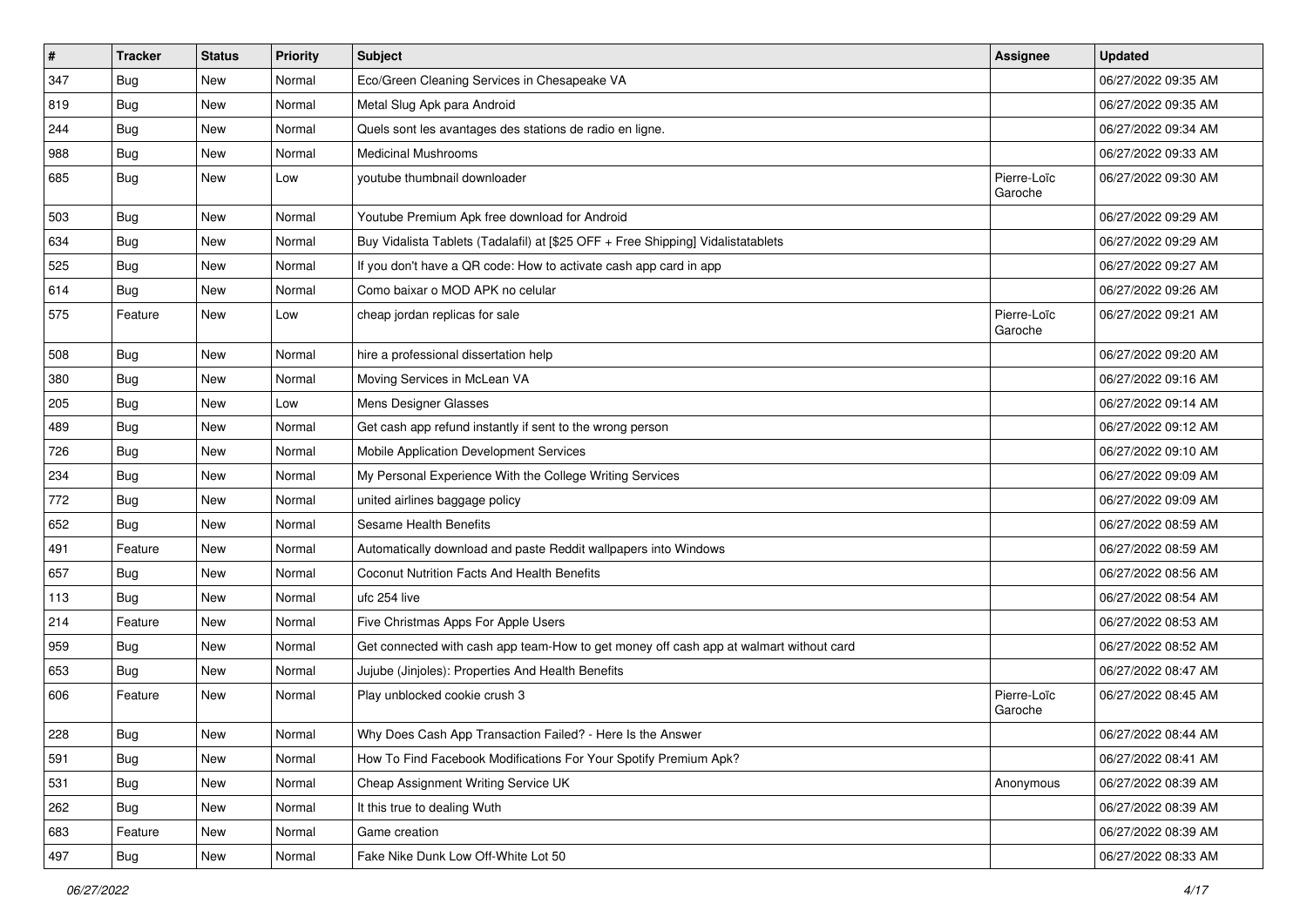| $\vert$ # | <b>Tracker</b> | <b>Status</b> | Priority | <b>Subject</b>                                                                           | Assignee               | <b>Updated</b>      |
|-----------|----------------|---------------|----------|------------------------------------------------------------------------------------------|------------------------|---------------------|
| 785       | <b>Bug</b>     | New           | Normal   | How To Get Money Off Cash App Without Card Or With A Card?                               |                        | 06/27/2022 08:28 AM |
| 251       | <b>Bug</b>     | New           | Normal   | All About Cash App Transfer Fail Problems                                                | Pierre-Loïc<br>Garoche | 06/27/2022 08:25 AM |
| 515       | <b>Bug</b>     | New           | Normal   | Fragment Nike Dunk High Tokyo Fake                                                       |                        | 06/27/2022 08:24 AM |
| 157       | <b>Bug</b>     | New           | Normal   | Forget cash app pin                                                                      |                        | 06/27/2022 08:18 AM |
| 495       | <b>Bug</b>     | New           | Normal   | Twitch Clip Downloader Download Twitch Clips Online 2021                                 |                        | 06/27/2022 08:17 AM |
| 528       | <b>Bug</b>     | New           | Normal   | Korean Mag                                                                               |                        | 06/27/2022 08:14 AM |
| 141       | Feature        | New           | Normal   | Something about jerry curly                                                              |                        | 06/27/2022 08:07 AM |
| 514       | <b>Bug</b>     | New           | Normal   | Trans-Caribbean                                                                          |                        | 06/27/2022 08:06 AM |
| 720       | Bug            | New           | Normal   | How does Cash App Phone Number provide a quick treatment?                                |                        | 06/27/2022 08:02 AM |
| 556       | Bug            | New           | Normal   | Play Game Mod Apk With Your Friends                                                      |                        | 06/27/2022 08:01 AM |
| 584       | <b>Bug</b>     | New           | Normal   | Want the cash app customer service number to check balance?                              |                        | 06/27/2022 08:00 AM |
| 92        | Bug            | New           | High     | expression should have been normalized in EMF backend                                    | Pierre-Loïc<br>Garoche | 06/27/2022 07:59 AM |
| 722       | <b>Bug</b>     | New           | Normal   | Vergrößern Sie Instagram-Fotos mit instazoom                                             | Christophe<br>Garion   | 06/27/2022 07:54 AM |
| 116       | Bug            | New           | Normal   | aertaeyg                                                                                 |                        | 06/27/2022 07:43 AM |
| 502       | Bug            | New           | Normal   | Les instructions pour définir des sonneries pour iPhone sont simples et faciles à suivre |                        | 06/27/2022 07:40 AM |
| 671       | Bug            | New           | Normal   | Hot games                                                                                | Pierre-Loïc<br>Garoche | 06/27/2022 07:40 AM |
| 572       | Feature        | New           | Normal   | New features of WhatsApp Plus on Android phones                                          | Pierre-Loïc<br>Garoche | 06/27/2022 07:38 AM |
| 667       | <b>Bug</b>     | New           | Normal   | What Is a Ringtone?                                                                      |                        | 06/27/2022 07:34 AM |
| 250       | Bug            | New           | Normal   | Reviews of phone ringtones                                                               |                        | 06/27/2022 07:29 AM |
| 158       | <b>Bug</b>     | New           | Normal   | dfghj zcvgh                                                                              |                        | 06/27/2022 07:28 AM |
| 498       | Bug            | New           | Normal   | Téléchargeur SoundCloud : SoundCloud en Mp3                                              | Christophe<br>Garion   | 06/27/2022 07:27 AM |
| 519       | <b>Bug</b>     | New           | Normal   | Are you finding online UK Assignment writers?                                            |                        | 06/27/2022 07:23 AM |
| 681       | Feature        | New           | High     | <b>Online Class</b>                                                                      |                        | 06/27/2022 07:20 AM |
| 996       | Bug            | New           | Normal   | Cricut.com/setup                                                                         |                        | 06/27/2022 07:12 AM |
| 471       | Bug            | New           | Normal   | Residential Floor Cleaning Westchester MA                                                |                        | 06/27/2022 07:08 AM |
| 1018      | Bug            | New           | Normal   | So erhalten Sie ein kostenloses Hörbuch                                                  |                        | 06/27/2022 07:08 AM |
| 317       | Bug            | New           | Normal   | Eco/Green Cleaning Services in Virginia Beach VA                                         |                        | 06/27/2022 07:03 AM |
| 565       | <b>Bug</b>     | New           | Normal   | How To Install RepelisPlus On Your Android Phone?                                        |                        | 06/27/2022 06:54 AM |
| 807       | <b>Bug</b>     | New           | Normal   | 1v1Battle is a strategic action 'Build and shoot' game                                   |                        | 06/27/2022 06:52 AM |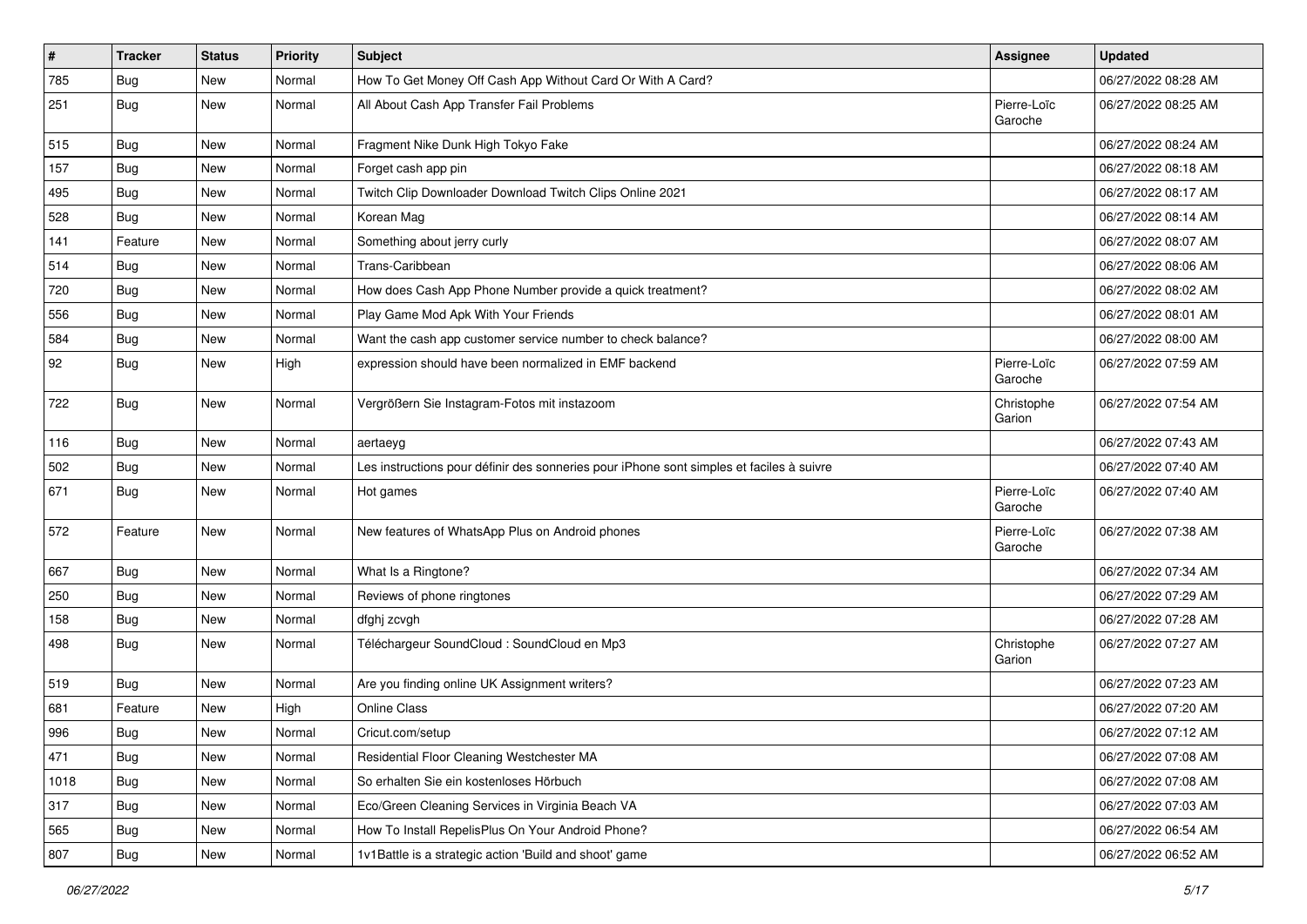| $\sharp$ | <b>Tracker</b> | <b>Status</b> | Priority | <b>Subject</b>                                                        | <b>Assignee</b>        | <b>Updated</b>      |
|----------|----------------|---------------|----------|-----------------------------------------------------------------------|------------------------|---------------------|
| 618      | <b>Bug</b>     | New           | Normal   | Buy Steroids Online with OurMedicnes.com   Best Quality Steroids      |                        | 06/27/2022 06:46 AM |
| 520      | <b>Bug</b>     | <b>New</b>    | Normal   | What Is The Major Role Of Cash.app/Help and Support Page?             |                        | 06/27/2022 06:43 AM |
| 577      | <b>Bug</b>     | New           | Normal   | Follow these easy steps to make Admiral Casino Login                  |                        | 06/27/2022 06:34 AM |
| 727      | Bug            | New           | Normal   | Drive for speed simulator mod apk                                     | Pierre-Loïc<br>Garoche | 06/27/2022 06:33 AM |
| 507      | <b>Bug</b>     | New           | Normal   | central.bitdefender.com                                               |                        | 06/27/2022 06:31 AM |
| 763      | <b>Bug</b>     | New           | High     | How to Make a Ringtone on Your iPhone                                 |                        | 06/27/2022 06:21 AM |
| 188      | Bug            | New           | Normal   | Why are university students buying assignments online?                | Pierre-Loïc<br>Garoche | 06/27/2022 06:19 AM |
| 505      | <b>Bug</b>     | <b>New</b>    | Normal   | www.trendmicro.com/activate                                           |                        | 06/27/2022 06:15 AM |
| 669      | Feature        | New           | Normal   | Nursing Assignment Help                                               |                        | 06/27/2022 06:12 AM |
| 797      | Bug            | New           | Normal   | Psychedelic                                                           | Christophe<br>Garion   | 06/27/2022 06:07 AM |
| 487      | <b>Bug</b>     | New           | Normal   | Cheap Fake Dunks                                                      |                        | 06/27/2022 06:01 AM |
| 665      | Feature        | New           | Normal   | Look for a dedicated help with finance assignment                     |                        | 06/27/2022 05:56 AM |
| 588      | Bug            | New           | Normal   | YouTube Vanced Apk Manager App - Como instalá-lo                      |                        | 06/27/2022 05:52 AM |
| 541      | <b>Bug</b>     | New           | Normal   | How to fix the cash app payment failed errors?                        |                        | 06/27/2022 05:52 AM |
| 546      | Feature        | New           | Normal   | Quickbooks Error                                                      |                        | 06/27/2022 05:51 AM |
| 689      | <b>Bug</b>     | New           | Normal   | How to use twitch.tv/activate?                                        |                        | 06/27/2022 05:44 AM |
| 715      | <b>Bug</b>     | New           | Normal   | Puppy Playtime Descargar gratis                                       |                        | 06/27/2022 05:42 AM |
| 808      | Bug            | New           | Normal   | Sinnvolle Guten-Morgen-Grüße                                          |                        | 06/27/2022 05:41 AM |
| 985      | <b>Bug</b>     | New           | Normal   | Find out the vitality of Facebook Phone Number:                       |                        | 06/27/2022 05:39 AM |
| 780      | <b>Bug</b>     | New           | Normal   | <b>Best Whatsapp Modified APKs</b>                                    | Pierre-Loïc<br>Garoche | 06/27/2022 05:38 AM |
| 315      | <b>Bug</b>     | New           | Normal   | Dissertation help UK                                                  |                        | 06/27/2022 05:29 AM |
| 532      | Bug            | New           | Normal   | My Assignment Help                                                    |                        | 06/27/2022 05:29 AM |
| 723      | <b>Bug</b>     | New           | High     | The best horror game in 2021                                          | Christophe<br>Garion   | 06/27/2022 05:28 AM |
| 484      | <b>Bug</b>     | New           | Normal   | UK best essay writing service                                         |                        | 06/27/2022 05:20 AM |
| 527      | Feature        | New           | Normal   | My Teachers                                                           |                        | 06/27/2022 05:14 AM |
| 534      | Bug            | New           | Normal   | Know how to initiate cash app refund by contacting the technical team | Pierre-Loïc<br>Garoche | 06/27/2022 05:06 AM |
| 805      | Bug            | New           | Normal   | Ketamine Online Store                                                 | Christophe<br>Garion   | 06/27/2022 05:01 AM |
| 702      | <b>Bug</b>     | New           | Normal   | Avail Chime Customer Service to know How To Get Chime Bank Statement  |                        | 06/27/2022 04:59 AM |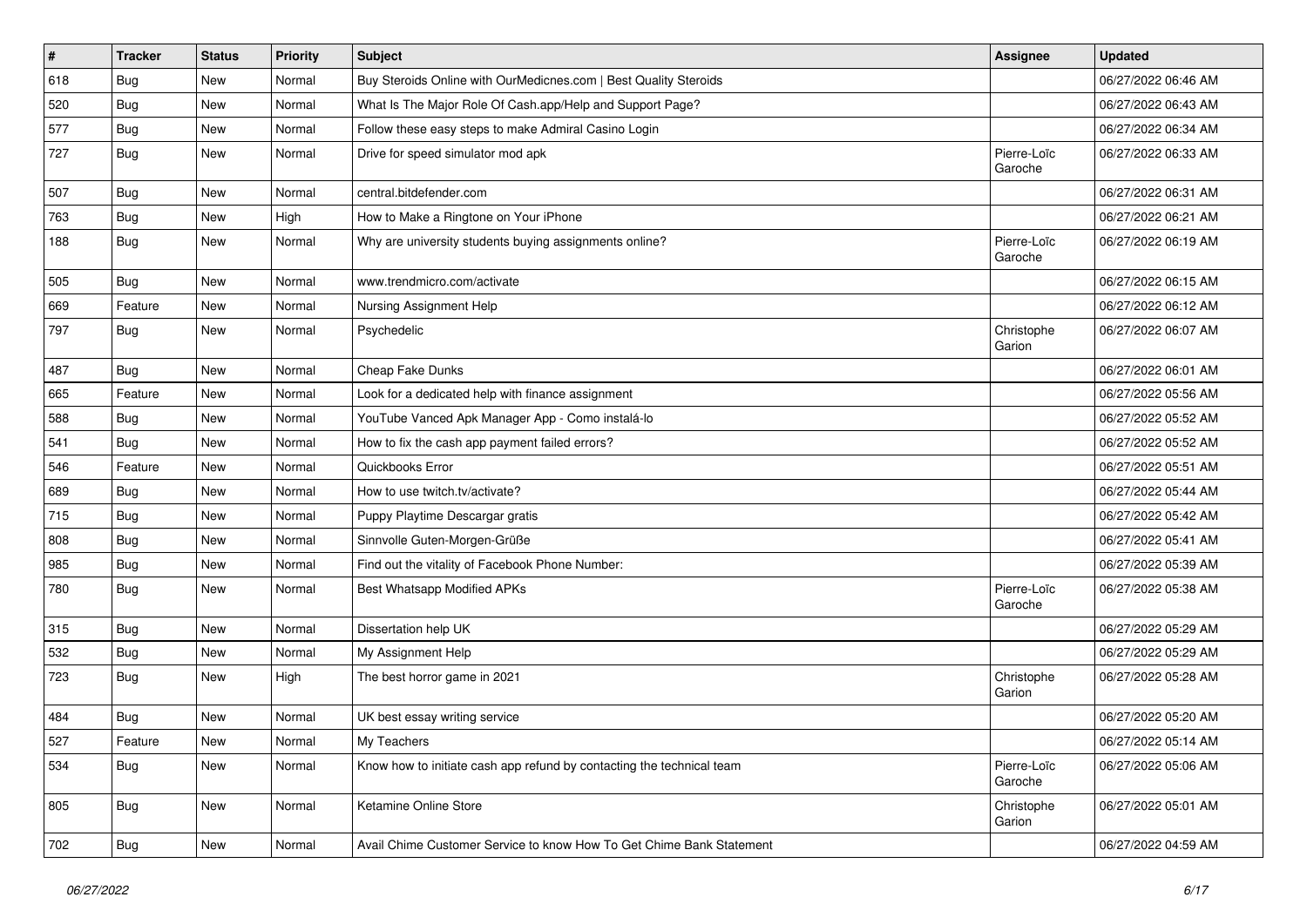| #    | <b>Tracker</b> | <b>Status</b> | <b>Priority</b> | <b>Subject</b>                                                                                                                                                                                                                                                        | Assignee               | <b>Updated</b>      |
|------|----------------|---------------|-----------------|-----------------------------------------------------------------------------------------------------------------------------------------------------------------------------------------------------------------------------------------------------------------------|------------------------|---------------------|
| 694  | <b>Bug</b>     | New           | Normal          | How to Get Guidance On How To Cash App Withdrawal Limit?                                                                                                                                                                                                              | Christophe<br>Garion   | 06/27/2022 04:58 AM |
| 978  | Bug            | New           | Normal          | Delamore Lodge is a place to stay.                                                                                                                                                                                                                                    |                        | 06/27/2022 04:57 AM |
| 523  | Bug            | New           | Normal          | What Is The Right Google Account Recovery Aid To Regain Account Access?                                                                                                                                                                                               | Pierre-Loïc<br>Garoche | 06/27/2022 04:56 AM |
| 209  | Bug            | New           | Normal          | Neglect to access old Cash App account considering message notice issue? Contact help.                                                                                                                                                                                |                        | 06/27/2022 04:49 AM |
| 194  | <b>Bug</b>     | New           | Normal          | lace closure wigs                                                                                                                                                                                                                                                     |                        | 06/27/2022 04:48 AM |
| 173  | Feature        | New           | Normal          | private limited company registration                                                                                                                                                                                                                                  |                        | 06/27/2022 04:47 AM |
| 782  | Bug            | New           | Normal          | Comment faire une sonnerie téléphonique                                                                                                                                                                                                                               |                        | 06/27/2022 04:47 AM |
| 278  | Bug            | New           | Normal          | Cash App Help & Solutions - Here You Will Get Better Assistance                                                                                                                                                                                                       |                        | 06/27/2022 04:41 AM |
| 1127 | <b>Bug</b>     | New           | Normal          | Is there any support to find Google Feud answers?                                                                                                                                                                                                                     |                        | 06/27/2022 04:27 AM |
| 63   | Feature        | New           | Normal          | Skip normalization step in mutation generation if it possible                                                                                                                                                                                                         | Pierre-Loïc<br>Garoche | 06/27/2022 04:16 AM |
| 237  | Feature        | New           | Normal          | HP Printer Assistant Software   Download & Install HP Assistant                                                                                                                                                                                                       |                        | 06/27/2022 04:15 AM |
| 544  | <b>Bug</b>     | New           | Normal          | Hey! I had a very cool idea to order our general picture on canvas for my family as a gift. But couldn't find a good<br>one. Once my friend advised me this article in which I found what I was looking for and gave a cool gift to my<br>family.                     |                        | 06/27/2022 04:10 AM |
| 596  | Bug            | <b>New</b>    | Normal          | <b>Kids Games</b>                                                                                                                                                                                                                                                     |                        | 06/27/2022 04:08 AM |
| 823  | Feature        | New           | Normal          | How much does Disney Plus cost?                                                                                                                                                                                                                                       | Pierre-Loïc<br>Garoche | 06/27/2022 04:05 AM |
| 267  | Bug            | New           | Normal          | How To Use Internet Radio Services To Listen To Your Favorite Songs                                                                                                                                                                                                   |                        | 06/27/2022 04:05 AM |
| 200  | Bug            | New           | Normal          | uiopi[o                                                                                                                                                                                                                                                               |                        | 06/27/2022 04:04 AM |
| 646  | Feature        | New           | Normal          | <b>Collaborative Research Group</b>                                                                                                                                                                                                                                   |                        | 06/27/2022 04:01 AM |
| 494  | Bug            | New           | Normal          | <b>Buy Discussion Post</b>                                                                                                                                                                                                                                            |                        | 06/27/2022 03:51 AM |
| 218  | <b>Bug</b>     | New           | Normal          | Popular Educational trends                                                                                                                                                                                                                                            |                        | 06/27/2022 03:49 AM |
| 656  | <b>Bug</b>     | New           | Normal          | Kiwi Nutrition Facts And Health Benefits                                                                                                                                                                                                                              |                        | 06/27/2022 03:49 AM |
| 518  | <b>Bug</b>     | New           | Normal          | How To Check The Balance Of Cash App Account By Taking Cash App Support?                                                                                                                                                                                              |                        | 06/27/2022 03:46 AM |
| 222  | Bug            | New           | Normal          | Social Profile links                                                                                                                                                                                                                                                  |                        | 06/27/2022 03:39 AM |
| 672  | <b>Bug</b>     | New           | Normal          | The easiest way to delete ringtones on iPhone                                                                                                                                                                                                                         |                        | 06/27/2022 03:38 AM |
| 138  | <b>Bug</b>     | New           | Normal          | own-sweethome                                                                                                                                                                                                                                                         |                        | 06/27/2022 03:36 AM |
| 74   | <b>Bug</b>     | New           | Normal          | const is not supported inside contract                                                                                                                                                                                                                                | Pierre-Loïc<br>Garoche | 06/27/2022 03:35 AM |
| 482  | Bug            | New           | Normal          | <b>Text Window</b>                                                                                                                                                                                                                                                    |                        | 06/27/2022 03:29 AM |
| 593  | <b>Bug</b>     | New           | Normal          | Eiffel Spark Ultimate C2 SN series is a fully synthetic range of advanced performance engine oils blended in high<br>performance fully synthetic (PAO – polyalphaolefin) basestocks fortified with advanced technology additive<br>system, specifically formulated to |                        | 06/27/2022 03:28 AM |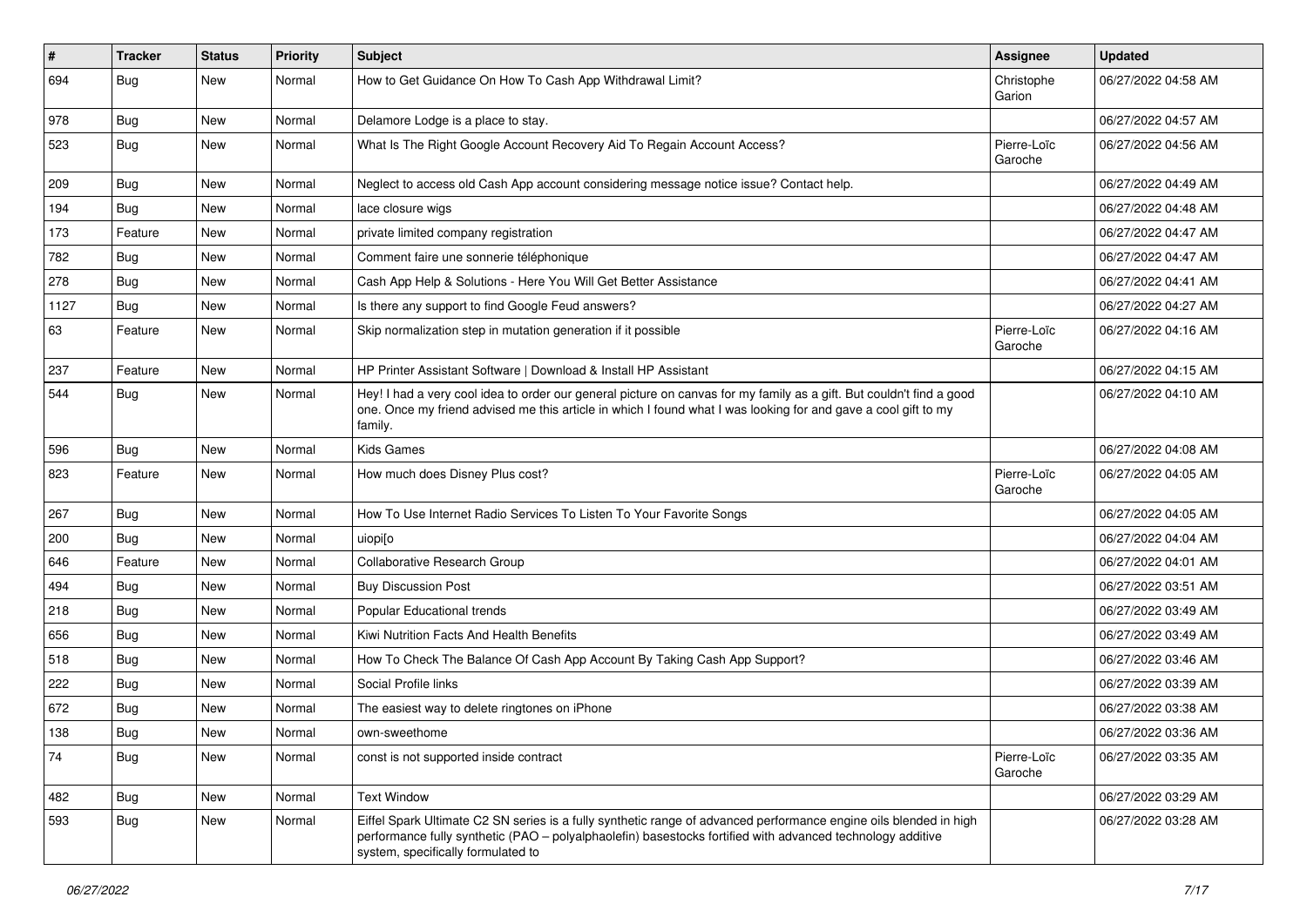| $\sharp$ | <b>Tracker</b> | <b>Status</b> | <b>Priority</b> | Subject                                                                   | Assignee               | <b>Updated</b>      |
|----------|----------------|---------------|-----------------|---------------------------------------------------------------------------|------------------------|---------------------|
| 153      | <b>Bug</b>     | New           | Normal          | urgent loan online                                                        | Christophe<br>Garion   | 06/27/2022 03:27 AM |
| 966      | <b>Bug</b>     | New           | Normal          | How to Download the Filmes                                                |                        | 06/27/2022 03:25 AM |
| 740      | Feature        | New           | Normal          | Online Thesis Help USA                                                    |                        | 06/27/2022 03:19 AM |
| 171      | Feature        | New           | Normal          | loan management system                                                    |                        | 06/27/2022 03:18 AM |
| 1077     | <b>Bug</b>     | New           | Normal          | Les excellentes façons d'utiliser ces images                              |                        | 06/27/2022 03:08 AM |
| 119      | <b>Bug</b>     | New           | Normal          | klhjigyu                                                                  |                        | 06/27/2022 03:07 AM |
| 292      | Bug            | New           | Normal          | Venmo to Cash App Transfer Of Money- Explore Here                         |                        | 06/27/2022 03:05 AM |
| 474      | <b>Bug</b>     | New           | Normal          | Floor Waxing Arlington MA                                                 |                        | 06/27/2022 03:03 AM |
| 175      | Feature        | New           | Normal          | All About Cash App Transfer Fail Problems                                 |                        | 06/27/2022 02:59 AM |
| 696      | <b>Bug</b>     | New           | Normal          | How to Install the TuMangaOnline App                                      |                        | 06/27/2022 02:49 AM |
| 468      | <b>Bug</b>     | New           | Normal          | Floor Cleaning Westchester MA                                             |                        | 06/27/2022 02:41 AM |
| 806      | Feature        | New           | Normal          | Go everywhere thanks to mapquest driving directions                       |                        | 06/27/2022 02:39 AM |
| 1112     | Bug            | New           | Normal          | What Cash App Policy Says If Random Person Sent Me Money On Cash App?     |                        | 06/27/2022 02:39 AM |
| 561      | Bug            | <b>New</b>    | Normal          | Enjoy the Full YouTube Premium Experience With YouTube Premium Membership |                        | 06/27/2022 02:37 AM |
| 569      | <b>Bug</b>     | New           | Normal          | What is the incoming and outgoing mail server for Outlook IMAP settings?  | Pierre-Loïc<br>Garoche | 06/27/2022 02:29 AM |
| 167      | Bug            | <b>New</b>    | Normal          | instant loan without documents                                            | Anonymous              | 06/27/2022 02:27 AM |
| 261      | <b>Bug</b>     | New           | Normal          | Ringtone Downloads - Easy Ways Come Up With Your Own Ringtones            |                        | 06/27/2022 02:23 AM |
| 1001     | <b>Bug</b>     | New           | Normal          | Venmo Keep Saying Error?                                                  |                        | 06/27/2022 02:20 AM |
| 1117     | <b>Bug</b>     | New           | Normal          | Equal Words - Word search game for PC and Windows Phone                   |                        | 06/27/2022 02:12 AM |
| 271      | Feature        | New           | Normal          | Fashion                                                                   |                        | 06/27/2022 02:07 AM |
| 488      | Bug            | New           | Normal          | Quick solution to solve cash app dispute by the technical team            |                        | 06/27/2022 02:04 AM |
| 632      | <b>Bug</b>     | New           | Normal          | CheapestMedsShop   100% Safe Medicines Online in UK & AUS.                |                        | 06/27/2022 02:04 AM |
| 616      | <b>Bug</b>     | New           | Normal          | Buy Anavar Tablets   Anavar For Sale in USA, UK & Australia               |                        | 06/27/2022 02:02 AM |
| 789      | Bug            | New           | Normal          | Full version                                                              |                        | 06/27/2022 02:01 AM |
| 196      | <b>Bug</b>     | New           | Normal          | Homoeobazaar For Homeopathy Medicines                                     |                        | 06/27/2022 01:58 AM |
| 372      | <b>Bug</b>     | New           | Normal          | Auto Transport Services in Arlington County VA                            |                        | 06/27/2022 01:42 AM |
| 180      | Feature        | New           | Normal          | homoeobazaar                                                              |                        | 06/27/2022 01:39 AM |
| 693      | Feature        | New           | Normal          | How To Get My Money Back From The Cash App To Your Wallet?                |                        | 06/27/2022 01:31 AM |
| 154      | Bug            | New           | Normal          | fdgyyrut gyrtrw                                                           |                        | 06/27/2022 01:21 AM |
| 139      | Bug            | New           | Normal          | relseo                                                                    |                        | 06/27/2022 01:20 AM |
| 611      | Feature        | New           | Normal          | Buy All Modafinil & Armodafinil Tablets @Buy Modafinil US                 |                        | 06/27/2022 01:12 AM |
| 149      | <b>Bug</b>     | New           | Normal          | dftgy                                                                     |                        | 06/27/2022 01:11 AM |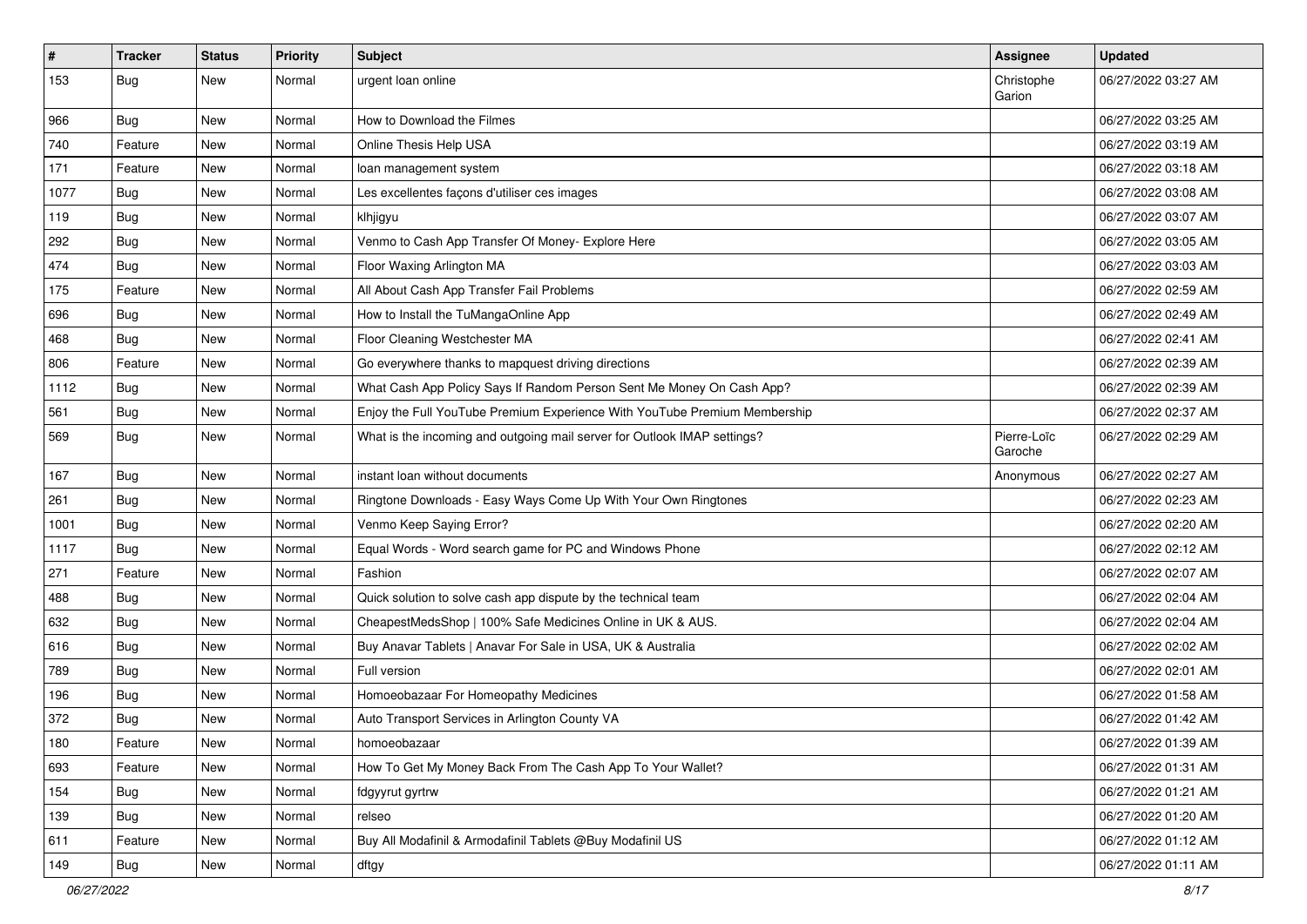| $\sharp$ | <b>Tracker</b> | <b>Status</b> | <b>Priority</b> | <b>Subject</b>                                                             | Assignee               | <b>Updated</b>      |
|----------|----------------|---------------|-----------------|----------------------------------------------------------------------------|------------------------|---------------------|
| 522      | Feature        | New           | Normal          | Can You Check App Limits, If Cash app won't let me send money?             |                        | 06/27/2022 01:06 AM |
| 207      | Feature        | <b>New</b>    | Low             | real estate lead conversion                                                |                        | 06/27/2022 01:02 AM |
| 114      | Bug            | New           | Normal          | <b>Medical Research Writing Services</b>                                   |                        | 06/27/2022 12:57 AM |
| 648      | Feature        | New           | Normal          | <b>Plum Health Benefits</b>                                                |                        | 06/27/2022 12:54 AM |
| 758      | Bug            | <b>New</b>    | Normal          | How Do I Study Consistently For Hours?                                     |                        | 06/27/2022 12:49 AM |
| 651      | Bug            | <b>New</b>    | Normal          | Salmon Health Benefits                                                     |                        | 06/27/2022 12:42 AM |
| 557      | Feature        | <b>New</b>    | Normal          | <b>Business Law Assignment Help</b>                                        |                        | 06/27/2022 12:38 AM |
| 684      | <b>Bug</b>     | New           | Normal          | Difference between paper map and online map                                |                        | 06/27/2022 12:34 AM |
| 998      | Bug            | <b>New</b>    | Normal          | Is It Hard to Solve Wordle An                                              |                        | 06/27/2022 12:24 AM |
| 612      | Bug            | <b>New</b>    | Normal          | Luxury Slingshot Rental                                                    |                        | 06/27/2022 12:17 AM |
| 511      | Feature        | New           | Normal          | Fashion                                                                    | Anonymous              | 06/27/2022 12:17 AM |
| 619      | Bug            | New           | Normal          | Online Trusted Medicine Store in US for Health - Genericmedsupply          |                        | 06/27/2022 12:12 AM |
| 595      | Bug            | <b>New</b>    | Normal          | RFM Online - une révolution dans la gestion de l'identité numérique        |                        | 06/27/2022 12:05 AM |
| 143      | Bug            | New           | Normal          | Bob lace front wigs                                                        |                        | 06/26/2022 11:52 PM |
| 643      | Bug            | <b>New</b>    | Normal          | Oreo TV Apk Download                                                       |                        | 06/26/2022 11:50 PM |
| 159      | Bug            | New           | Normal          | xfguih njgkh                                                               |                        | 06/26/2022 11:38 PM |
| 697      | <b>Bug</b>     | <b>New</b>    | Normal          | How to Descargar Pura TV For Android                                       |                        | 06/26/2022 11:36 PM |
| 224      | Feature        | <b>New</b>    | Normal          | <b>Instant Personal Loan</b>                                               | Pierre-Loïc<br>Garoche | 06/26/2022 11:33 PM |
| 145      | Bug            | <b>New</b>    | Normal          | abdulbaissagar                                                             |                        | 06/26/2022 11:32 PM |
| 992      | Bug            | <b>New</b>    | Normal          | So vergrößern Sie Ihr Instagram-Profilbild                                 |                        | 06/26/2022 11:29 PM |
| 748      | <b>Bug</b>     | New           | Normal          | Il y a quelques façons d'obtenir des sonneries gratuites pour votre iPhone |                        | 06/26/2022 11:24 PM |
| 815      | Bug            | <b>New</b>    | Normal          | how do i call cash app customer service                                    | Xavier Thirioux        | 06/26/2022 10:54 PM |
| 571      | <b>Bug</b>     | New           | Normal          | How may the Cash app dispute your trade?                                   | Pierre-Loïc<br>Garoche | 06/26/2022 10:48 PM |
| 962      | Bug            | <b>New</b>    | Normal          | Kostenlose Hörbücher                                                       |                        | 06/26/2022 10:45 PM |
| 774      | <b>Bug</b>     | New           | Normal          | Follow proper initiatives                                                  |                        | 06/26/2022 10:40 PM |
| 545      | Feature        | New           | Normal          | <b>Best Canvas Print Company</b>                                           |                        | 06/26/2022 10:28 PM |
| 719      | Bug            | New           | Normal          | How Do I Send \$5000 Through Cash App Account With Ease?                   |                        | 06/26/2022 10:14 PM |
| 533      | Bug            | New           | Normal          | How to complete the homework assignments in economics in the easiest way?  |                        | 06/26/2022 10:12 PM |
| 938      | Bug            | New           | Normal          | Would you like to have your own ringtone                                   | Christophe<br>Garion   | 06/26/2022 09:54 PM |
| 645      | <b>Bug</b>     | New           | Normal          | thong tin chinh xac nhat hom nay                                           |                        | 06/26/2022 09:46 PM |
| 647      | Feature        | New           | Normal          | <b>Cranberry Health Benefits</b>                                           |                        | 06/26/2022 09:45 PM |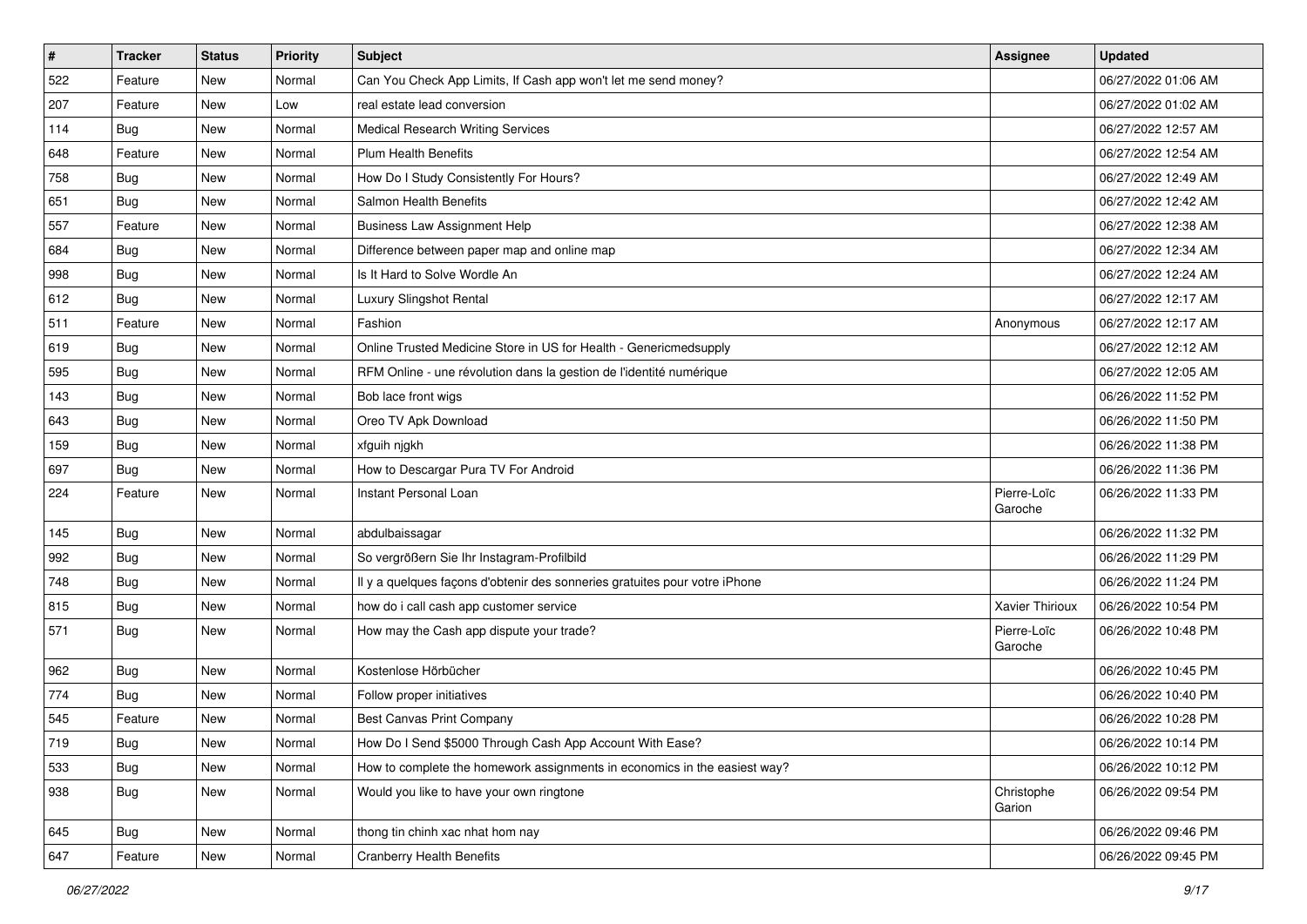| $\sharp$ | <b>Tracker</b> | <b>Status</b> | <b>Priority</b> | <b>Subject</b>                                             | <b>Assignee</b>      | <b>Updated</b>      |
|----------|----------------|---------------|-----------------|------------------------------------------------------------|----------------------|---------------------|
| 764      | <b>Bug</b>     | New           | Normal          | What is available to see what I can watch HBO Max?         |                      | 06/26/2022 08:52 PM |
| 576      | Bug            | <b>New</b>    | Normal          | So laden Sie ein Instagram-Bild herunter                   |                      | 06/26/2022 08:46 PM |
| 769      | <b>Bug</b>     | New           | Normal          | check my cash app                                          |                      | 06/26/2022 08:33 PM |
| 605      | Feature        | New           | Normal          | What will the future of logo design be like?               |                      | 06/26/2022 08:25 PM |
| 280      | <b>Bug</b>     | <b>New</b>    | Normal          | Pacific Web Design                                         |                      | 06/26/2022 08:18 PM |
| 512      | Bug            | New           | Normal          | The Importance Of Using Custom Writing Services            |                      | 06/26/2022 08:04 PM |
| 460      | Bug            | New           | Normal          | Floor Cleaning Medford MA                                  |                      | 06/26/2022 08:00 PM |
| 201      | <b>Bug</b>     | New           | Normal          | closure wig                                                |                      | 06/26/2022 07:50 PM |
| 302      | <b>Bug</b>     | New           | Normal          | Auto Electrical Repair Services in Norcross GA             |                      | 06/26/2022 07:49 PM |
| 939      | <b>Bug</b>     | New           | Normal          | Ability to change sound notifications                      | Christophe<br>Garion | 06/26/2022 07:37 PM |
| 970      | <b>Bug</b>     | New           | Normal          | The Amount Of Time Does Cash App Direct Deposit Time Take? |                      | 06/26/2022 07:32 PM |
| 655      | <b>Bug</b>     | New           | Normal          | <b>Eggplant Health Benefits</b>                            |                      | 06/26/2022 07:21 PM |
| 773      | Bug            | New           | Normal          | Spades - Play online free                                  |                      | 06/26/2022 07:18 PM |
| 206      | Bug            | New           | Low             | <b>Cheap Electric Bikes</b>                                |                      | 06/26/2022 07:00 PM |
| 132      | Bug            | New           | Normal          | concrete-everything                                        |                      | 06/26/2022 06:56 PM |
| 1104     | Bug            | New           | Normal          | Idle game fix bug                                          |                      | 06/26/2022 06:52 PM |
| 690      | Bug            | <b>New</b>    | Normal          | campervan hire                                             |                      | 06/26/2022 06:47 PM |
| 752      | Bug            | New           | Normal          | Plagerism checker                                          |                      | 06/26/2022 06:33 PM |
| 795      | <b>Bug</b>     | New           | Normal          | Drift Boss - Exciting Race                                 |                      | 06/26/2022 06:32 PM |
| 529      | Bug            | New           | Normal          | Thop TV APK - Free Download for Android                    |                      | 06/26/2022 06:28 PM |
| 1108     | <b>Bug</b>     | New           | Normal          | Six Guns Mod Apk Answers Your Questions                    |                      | 06/26/2022 06:26 PM |
| 901      | Feature        | New           | Normal          | good game ever                                             |                      | 06/26/2022 06:25 PM |
| 585      | <b>Bug</b>     | New           | Normal          | What is cash app help number?                              |                      | 06/26/2022 06:21 PM |
| 787      | Bug            | New           | Normal          | Assured Assignment Help                                    |                      | 06/26/2022 06:14 PM |
| 825      | <b>Bug</b>     | New           | Normal          | Lucky Patcher Download                                     |                      | 06/26/2022 06:09 PM |
| 1096     | <b>Bug</b>     | New           | Normal          | Race and experience new life.                              |                      | 06/26/2022 06:07 PM |
| 794      | Feature        | New           | Normal          | Safe place to buy fifa coins                               |                      | 06/26/2022 06:07 PM |
| 810      | Feature        | New           | Normal          | how to remove viruses from a phone                         |                      | 06/26/2022 06:05 PM |
| 203      | Bug            | New           | Low             | Airport Taxi Guildford                                     | Anonymous            | 06/26/2022 06:03 PM |
| 129      | Bug            | New           | Normal          | xcvgbgh                                                    |                      | 06/26/2022 06:01 PM |
| 730      | Bug            | New           | Normal          | Canon IJ Network Tool                                      |                      | 06/26/2022 05:51 PM |
| 802      | <b>Bug</b>     | New           | Normal          | Who Is an ETL Engineer                                     |                      | 06/26/2022 05:48 PM |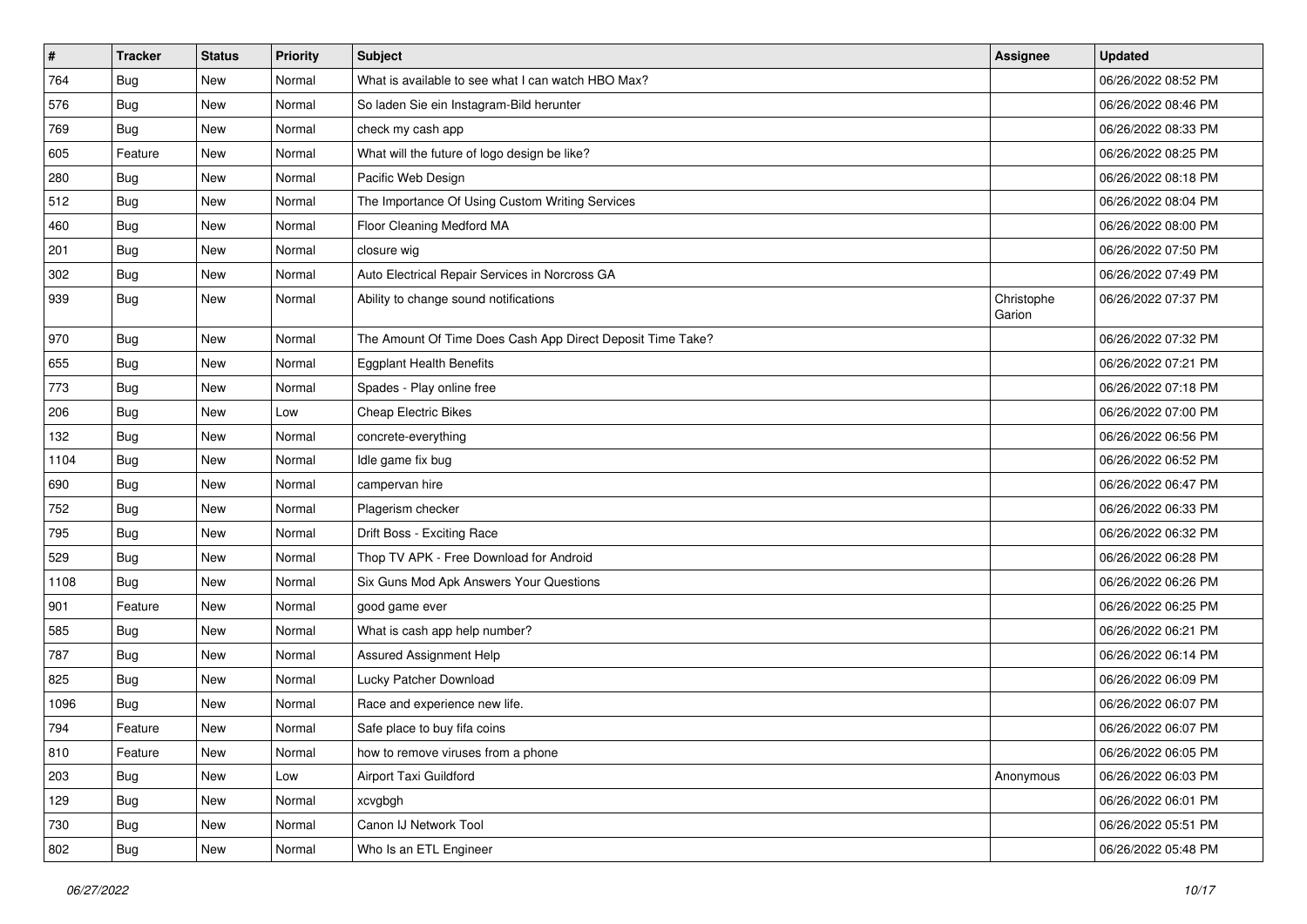| $\vert$ # | <b>Tracker</b> | <b>Status</b> | <b>Priority</b> | <b>Subject</b>                                                             | Assignee               | <b>Updated</b>      |
|-----------|----------------|---------------|-----------------|----------------------------------------------------------------------------|------------------------|---------------------|
| 170       | Feature        | New           | Normal          | top mba colleges in bangalore                                              |                        | 06/26/2022 05:46 PM |
| 126       | Feature        | New           | Normal          | Stussy Air Force 1 replica                                                 |                        | 06/26/2022 05:46 PM |
| 152       | Bug            | New           | High            | professional bridal makeup artist                                          | Christophe<br>Garion   | 06/26/2022 05:44 PM |
| 151       | Feature        | New           | Normal          | Law Essay Writing Service - Assignments Planet                             |                        | 06/26/2022 05:42 PM |
| 123       | Bug            | New           | Normal          | https://www.reddit.com/r/NRLgrandfinal2020/                                |                        | 06/26/2022 05:36 PM |
| 1116      | Bug            | New           | Normal          | ipTV smarts pro                                                            |                        | 06/26/2022 05:34 PM |
| 974       | Bug            | New           | Normal          | Watch NCAA Football Live Streaming Free                                    |                        | 06/26/2022 05:33 PM |
| 469       | Bug            | New           | Normal          | Germs Removal Westchester MA                                               |                        | 06/26/2022 05:31 PM |
| 622       | Bug            | <b>New</b>    | Normal          | CheapestMedsShop   100% Safe Medicines Online in UK & AUS.                 |                        | 06/26/2022 05:27 PM |
| 1098      | Bug            | New           | Normal          | Life of a Fisherman                                                        |                        | 06/26/2022 05:16 PM |
| 285       | Bug            | New           | Normal          | Have you ever written an essay?                                            |                        | 06/26/2022 05:15 PM |
| 673       | Bug            | New           | Normal          | Learn the basics of pixel art - Clear grid                                 |                        | 06/26/2022 04:57 PM |
| 220       | Feature        | New           | Normal          | essay writing services                                                     |                        | 06/26/2022 04:55 PM |
| 666       | <b>Bug</b>     | New           | Normal          | 470+ pages à colorier de Noël                                              |                        | 06/26/2022 04:55 PM |
| 535       | <b>Bug</b>     | New           | Normal          | Getting Tangled Problems When You Try To Apply For Cash App Delete Account | Christophe<br>Garion   | 06/26/2022 04:51 PM |
| 940       | Bug            | New           | Normal          | What is Plex and Is Plex Legal?                                            |                        | 06/26/2022 04:50 PM |
| 809       | Bug            | New           | Normal          | Smash Karts - immerse yourself in the exciting race                        |                        | 06/26/2022 04:49 PM |
| 580       | <b>Bug</b>     | New           | High            | What is Narrative Essay?                                                   | Christophe<br>Garion   | 06/26/2022 04:49 PM |
| 610       | Feature        | New           | Normal          | CheapestMedsShop 100% Safe Medicines Online in USA UK & AUS.               |                        | 06/26/2022 04:35 PM |
| 120       | Bug            | New           | Normal          | ghfjtkx                                                                    | Pierre-Loïc<br>Garoche | 06/26/2022 04:31 PM |
| 750       | Bug            | New           | Normal          | Create a Report Template                                                   |                        | 06/26/2022 04:27 PM |
| 601       | <b>Bug</b>     | New           | Normal          | Best Essay Writing Service UK                                              | Pierre-Loïc<br>Garoche | 06/26/2022 04:23 PM |
| 1097      | <b>Bug</b>     | New           | Normal          | Race and experience new life.                                              |                        | 06/26/2022 04:22 PM |
| 712       | Bug            | New           | Normal          | <b>Tips and Tricks</b>                                                     |                        | 06/26/2022 04:19 PM |
| 631       | Bug            | New           | Normal          | How Can I Load Cash App Card at Walmart straight away?                     |                        | 06/26/2022 04:07 PM |
| 732       | <b>Bug</b>     | New           | Normal          | Get rectifications steps about why cash app transfer failed                |                        | 06/26/2022 03:28 PM |
| 284       | Bug            | New           | Normal          | All About Cash App Transfer Fail Problems                                  |                        | 06/26/2022 03:15 PM |
| 193       | <b>Bug</b>     | New           | Normal          | 18% Discount on Homeopathic medicines                                      |                        | 06/26/2022 03:13 PM |
| 674       | <b>Bug</b>     | New           | Normal          | The best game in 2021                                                      | Pierre-Loïc<br>Garoche | 06/26/2022 03:10 PM |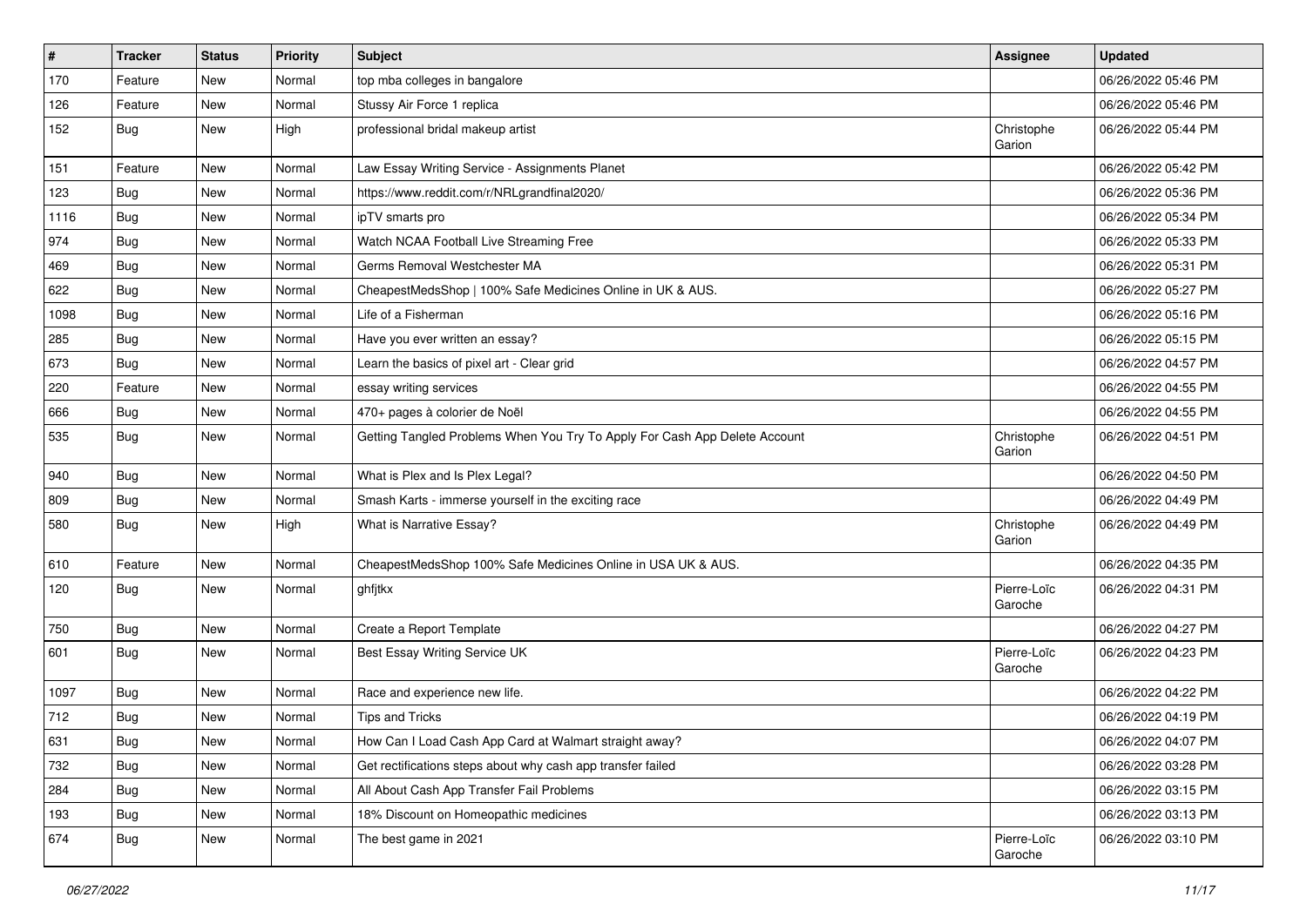| #    | <b>Tracker</b> | <b>Status</b> | <b>Priority</b> | <b>Subject</b>                                                                | <b>Assignee</b>        | <b>Updated</b>      |
|------|----------------|---------------|-----------------|-------------------------------------------------------------------------------|------------------------|---------------------|
| 592  | <b>Bug</b>     | New           | Normal          | Deezer Premium APK - Baixe músicas de qualquer lugar do mundo de graça        |                        | 06/26/2022 02:55 PM |
| 649  | Feature        | New           | Normal          | Pear Health Benefits                                                          |                        | 06/26/2022 02:53 PM |
| 247  | Bug            | New           | Normal          | best 4 Channel Amp                                                            |                        | 06/26/2022 02:47 PM |
| 312  | <b>Bug</b>     | New           | Normal          | Stain Protection Services in Virginia Beach VA                                |                        | 06/26/2022 02:46 PM |
| 582  | <b>Bug</b>     | New           | Normal          | Cash App Won't Let Me Send Money If There Is A Low Balance Available          | Pierre-Loïc<br>Garoche | 06/26/2022 02:39 PM |
| 573  | <b>Bug</b>     | New           | Normal          | Experimente lo mejor en la aplicación Apk de juegos gratis                    |                        | 06/26/2022 02:11 PM |
| 961  | Bug            | New           | Normal          | TeaTv is an Android                                                           |                        | 06/26/2022 02:02 PM |
| 589  | <b>Bug</b>     | New           | Normal          | How can I get the cash app phone number of customer support?                  |                        | 06/26/2022 01:59 PM |
| 754  | <b>Bug</b>     | New           | Normal          | Cómo descargar tonos gratis de teléfono celular                               |                        | 06/26/2022 01:56 PM |
| 568  | <b>Bug</b>     | New           | Normal          | Instale a versão mais recente do YouTube Premium                              |                        | 06/26/2022 01:53 PM |
| 768  | <b>Bug</b>     | New           | Normal          | Where can you buy best jackets online?                                        |                        | 06/26/2022 01:50 PM |
| 144  | <b>Bug</b>     | New           | Normal          | curly bob lace front wigs                                                     |                        | 06/26/2022 01:44 PM |
| 705  | <b>Bug</b>     | New           | Normal          | wuxiaworld                                                                    |                        | 06/26/2022 01:43 PM |
| 784  | <b>Bug</b>     | New           | Normal          | How To Add Money On Cash App Card And Check The Funds?                        |                        | 06/26/2022 01:43 PM |
| 553  | Bug            | New           | Normal          | Cinema HD APK - Free Movie Enjoyment App on Android                           |                        | 06/26/2022 01:39 PM |
| 735  | <b>Bug</b>     | New           | Normal          | A quick fix of how to get money back from cash app stocks                     |                        | 06/26/2022 01:31 PM |
| 265  | <b>Bug</b>     | New           | Normal          | 3 Faq's On Downloading To Your Apple Ipod                                     |                        | 06/26/2022 01:26 PM |
| 623  | <b>Bug</b>     | New           | Normal          | Listen to online radio stations for mobile phones                             |                        | 06/26/2022 01:20 PM |
| 759  | <b>Bug</b>     | New           | Normal          | Canon IJ Network Tool                                                         | Pierre-Loïc<br>Garoche | 06/26/2022 01:17 PM |
| 510  | Feature        | New           | Normal          | Fashion                                                                       | Anonymous              | 06/26/2022 01:11 PM |
| 88   | <b>Bug</b>     | New           | Normal          | kind2 output: When for node arguments                                         | Pierre-Loïc<br>Garoche | 06/26/2022 01:11 PM |
| 555  | Bug            | New           | Normal          | web design development in hyderabad                                           |                        | 06/26/2022 01:08 PM |
| 664  | <b>Bug</b>     | New           | Normal          | Tea TV Apk Download - The Best Way to Watch Movies Offline                    |                        | 06/26/2022 12:59 PM |
| 811  | <b>Bug</b>     | New           | Normal          | Canon IJ Network Tool                                                         |                        | 06/26/2022 12:58 PM |
| 136  | <b>Bug</b>     | New           | Normal          | snappow                                                                       |                        | 06/26/2022 12:51 PM |
| 189  | <b>Bug</b>     | New           | Normal          | <b>College Biology Writing Services</b>                                       |                        | 06/26/2022 12:50 PM |
| 922  | <b>Bug</b>     | New           | Normal          | Why Is The Need For Assignment Writing Services?                              |                        | 06/26/2022 12:42 PM |
| 783  | <b>Bug</b>     | New           | Normal          | How Do I Determine The Reasons And Solutions To Fix Cash App Transfer Failed? |                        | 06/26/2022 12:30 PM |
| 749  | <b>Bug</b>     | New           | Normal          | The Best Bubble Shooter Game for Android                                      |                        | 06/26/2022 12:12 PM |
| 941  | <b>Bug</b>     | New           | Normal          | is Disney Now and Disney Plus different?                                      |                        | 06/26/2022 12:10 PM |
| 1115 | <b>Bug</b>     | New           | Normal          | How to access your saved favorite Tiktok                                      |                        | 06/26/2022 12:01 PM |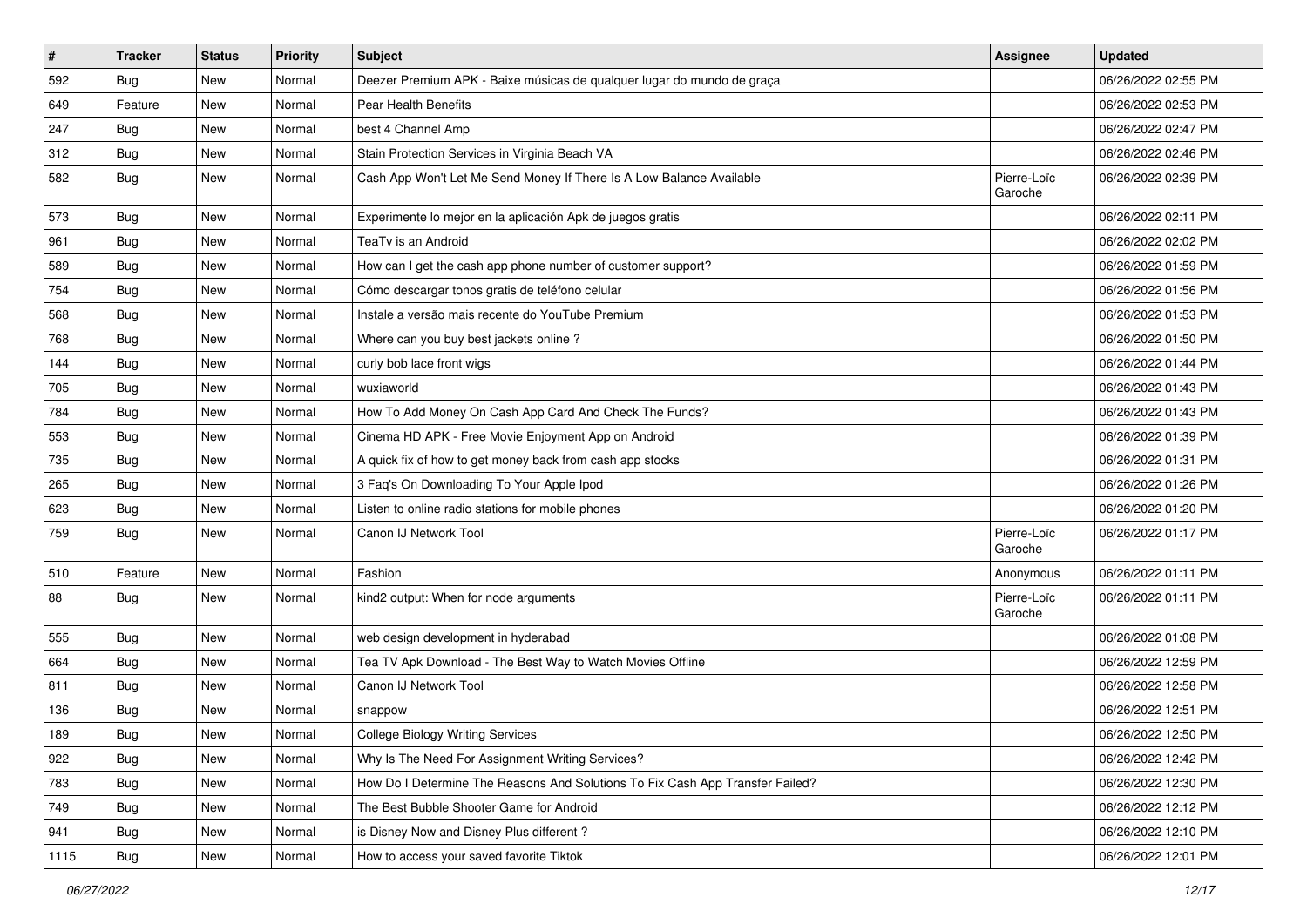| $\vert$ # | <b>Tracker</b> | <b>Status</b> | <b>Priority</b> | <b>Subject</b>                                                                                                                                           | Assignee               | <b>Updated</b>      |
|-----------|----------------|---------------|-----------------|----------------------------------------------------------------------------------------------------------------------------------------------------------|------------------------|---------------------|
| 466       | <b>Bug</b>     | New           | Normal          | Floor Stripping Westchester MA                                                                                                                           |                        | 06/26/2022 11:57 AM |
| 549       | Bug            | New           | Normal          | Radio Luisteren                                                                                                                                          |                        | 06/26/2022 11:56 AM |
| 260       | Bug            | New           | Normal          | Web Design Services Near Me                                                                                                                              |                        | 06/26/2022 11:55 AM |
| 264       | <b>Bug</b>     | New           | Normal          | We Buy Your Unwanted Car                                                                                                                                 | Corentin<br>Lauverjat  | 06/26/2022 11:42 AM |
| 150       | Bug            | New           | Normal          | dfgh                                                                                                                                                     |                        | 06/26/2022 11:41 AM |
| 1120      | <b>Bug</b>     | New           | Normal          | Summary of 5 best coloring apps on phones                                                                                                                |                        | 06/26/2022 11:32 AM |
| 231       | Bug            | New           | Normal          | Is the ringtone download difficult or not?                                                                                                               | Pierre-Loïc<br>Garoche | 06/26/2022 11:30 AM |
| 230       | <b>Bug</b>     | New           | Normal          | Add Money To Cash App Card - Auto Cash Apps                                                                                                              |                        | 06/26/2022 11:25 AM |
| 698       | Feature        | New           | Normal          | Connect with cash app representative to ask about cash app flip scam                                                                                     |                        | 06/26/2022 11:24 AM |
| 574       | <b>Bug</b>     | New           | Normal          | How to fix the Epson printer offline issue due to a wired connection?                                                                                    |                        | 06/26/2022 11:19 AM |
| 620       | Bug            | New           | Normal          | Viagra Meds: Fastest & Quick Delivery On Your Doorstep - USA                                                                                             |                        | 06/26/2022 11:15 AM |
| 604       | Bug            | New           | Normal          | <b>Idle Game Online</b>                                                                                                                                  |                        | 06/26/2022 11:11 AM |
| 473       | Bug            | New           | Normal          | Floor Stripping Arlington MA                                                                                                                             |                        | 06/26/2022 11:10 AM |
| 257       | Bug            | New           | Normal          | Best latte machines                                                                                                                                      |                        | 06/26/2022 11:07 AM |
| 788       | Bug            | New           | Normal          | Intro Maker Mod APK                                                                                                                                      |                        | 06/26/2022 11:01 AM |
| 470       | <b>Bug</b>     | New           | Normal          | Commercial Floor Cleaning Westchester MA                                                                                                                 |                        | 06/26/2022 10:56 AM |
| 140       | <b>Bug</b>     | New           | Normal          | sugarbalanceusa                                                                                                                                          |                        | 06/26/2022 10:54 AM |
| 567       | <b>Bug</b>     | New           | Normal          | Singapore assignment help                                                                                                                                |                        | 06/26/2022 10:52 AM |
| 118       | Bug            | New           | Normal          | golf                                                                                                                                                     | Anonymous              | 06/26/2022 10:39 AM |
| 547       | Bug            | New           | Normal          | Get rid of the issue of cash app down by calling experts.                                                                                                |                        | 06/26/2022 10:38 AM |
| 952       | <b>Bug</b>     | New           | Normal          | Canon IJ Network Tool                                                                                                                                    |                        | 06/26/2022 10:35 AM |
| 812       | Feature        | New           | Normal          | canon.com/ijsetup                                                                                                                                        |                        | 06/26/2022 10:21 AM |
| 662       | <b>Bug</b>     | New           | Normal          | Oreo TV Download - The Easiest Way to Watch Live TV                                                                                                      |                        | 06/26/2022 10:14 AM |
| 581       | Bug            | New           | Normal          | E-Learning Course Help                                                                                                                                   |                        | 06/26/2022 10:14 AM |
| 597       | Bug            | New           | Normal          | Universo s / f Download                                                                                                                                  |                        | 06/26/2022 10:14 AM |
| 617       | Bug            | New           | Normal          | Buy Vidalista Tablets (Tadalafil) at [\$25 OFF + Free Shipping] Vidalistatablets                                                                         |                        | 06/26/2022 10:11 AM |
| 967       | Feature        | New           | Normal          | stream live nfl games free online                                                                                                                        |                        | 06/26/2022 10:09 AM |
| 184       | <b>Bug</b>     | New           | Normal          | <b>Affordable Business Writing Services</b>                                                                                                              |                        | 06/26/2022 09:46 AM |
| 993       | <b>Bug</b>     | New           | Normal          | IO Games Free Online                                                                                                                                     |                        | 06/26/2022 09:41 AM |
| 989       | Bug            | New           | Normal          | Barewoods Wax Cigar                                                                                                                                      |                        | 06/26/2022 09:19 AM |
| 1111      | Bug            | New           | Normal          | LOLBeans is a fun battle royale game where you race with other players while avoiding obstacles. Reach the end<br>of the course in competitive gameplay! |                        | 06/26/2022 09:17 AM |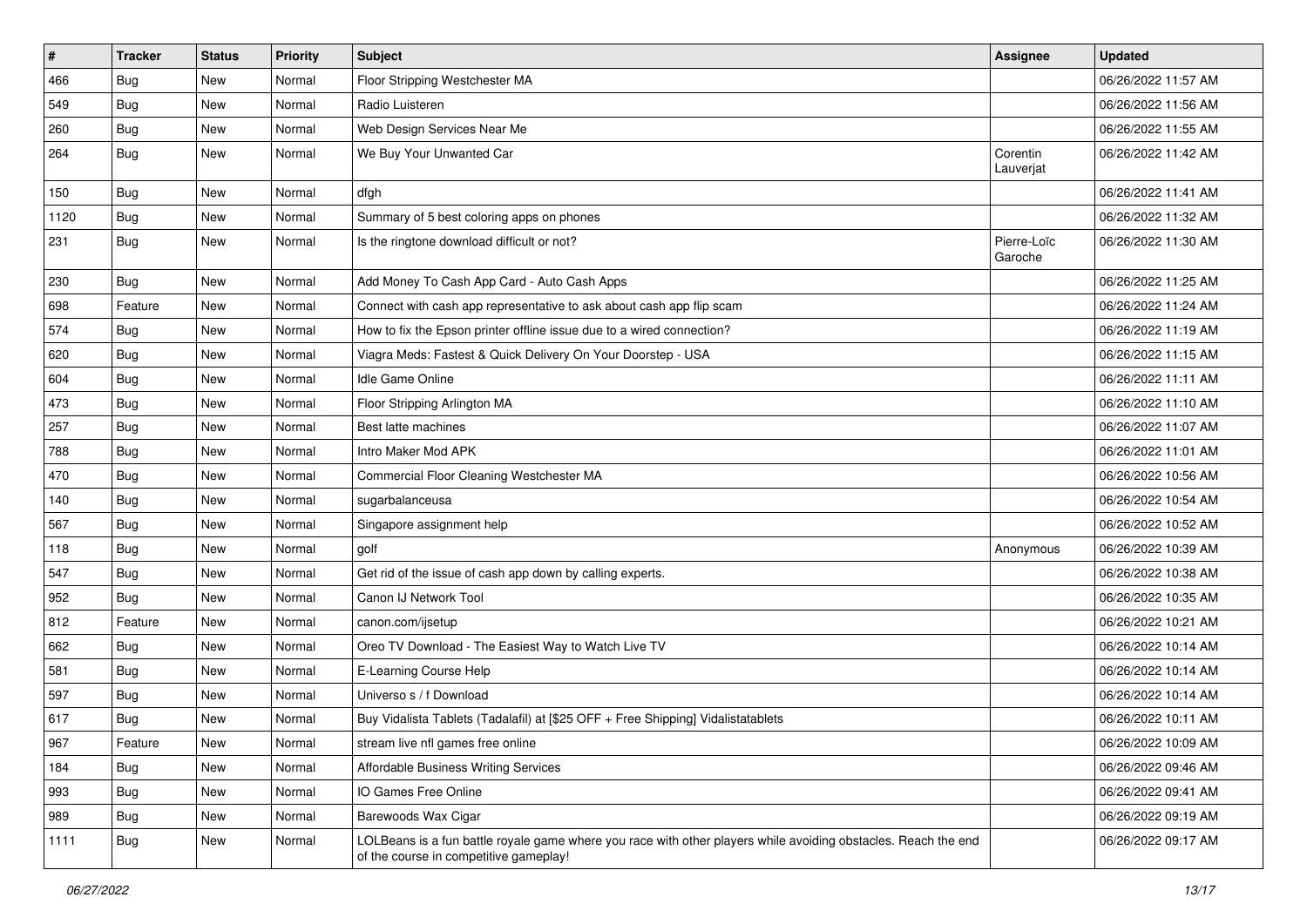| $\pmb{\#}$ | <b>Tracker</b> | <b>Status</b> | <b>Priority</b> | <b>Subject</b>                                                        | Assignee               | <b>Updated</b>      |
|------------|----------------|---------------|-----------------|-----------------------------------------------------------------------|------------------------|---------------------|
| 706        | Bug            | <b>New</b>    | Normal          | How Can You Cancel A Cash App Payment Without Any Prior Information?  |                        | 06/26/2022 09:13 AM |
| 1109       | Feature        | <b>New</b>    | Normal          | Six Guns Mod Apk Answers Your Questions                               | Christophe<br>Garion   | 06/26/2022 09:12 AM |
| 613        | <b>Bug</b>     | <b>New</b>    | Normal          | Buy Aspadol 100mg Tab Online in US, UK, AU   Erospharmacy             |                        | 06/26/2022 09:10 AM |
| 142        | Feature        | <b>New</b>    | Normal          | About ashimary hair                                                   |                        | 06/26/2022 09:07 AM |
| 115        | Bug            | New           | Normal          | <b>NFL LIVE STREAM</b>                                                |                        | 06/26/2022 08:48 AM |
| 958        | <b>Bug</b>     | <b>New</b>    | Normal          | Avail Cash app support service to know Sutton bank cash app number    |                        | 06/26/2022 08:46 AM |
| 658        | <b>Bug</b>     | <b>New</b>    | Normal          | Watermelon Nutrition Facts And Health Benefits                        |                        | 06/26/2022 08:33 AM |
| 578        | Feature        | New           | High            | Derrick Gore                                                          | Pierre-Loïc<br>Garoche | 06/26/2022 08:32 AM |
| 984        | Bug            | <b>New</b>    | Normal          | How to disable, permanently delete Twitter account on phone, PC       |                        | 06/26/2022 08:28 AM |
| 747        | Bug            | <b>New</b>    | Normal          | How to Install Tyflex Plus on Your Android Device                     |                        | 06/26/2022 08:16 AM |
| 551        | Bug            | <b>New</b>    | Normal          | Why Do Students Need Online Best Dissertation Writing Services?       |                        | 06/26/2022 08:15 AM |
| 216        | Feature        | New           | High            | Barry Keoghan                                                         | Pierre-Loïc<br>Garoche | 06/26/2022 08:04 AM |
| 874        | Bug            | <b>New</b>    | Normal          | Cómo descargar Minecraft Apk                                          |                        | 06/26/2022 08:01 AM |
| 767        | <b>Bug</b>     | <b>New</b>    | Normal          | apkmod                                                                |                        | 06/26/2022 07:59 AM |
| 963        | Feature        | New           | Normal          | Why I am not getting cool cash app card designs- call experts         |                        | 06/26/2022 07:52 AM |
| 570        | <b>Bug</b>     | New           | Normal          | What is Sutton bank cash app customer service phone number?           | Pierre-Loïc<br>Garoche | 06/26/2022 07:49 AM |
| 1102       | Bug            | <b>New</b>    | Normal          | Charlottesville Travel Guide?                                         |                        | 06/26/2022 07:44 AM |
| 517        | Bug            | New           | Normal          | Proficient tips to take help of cash app support professionals:       |                        | 06/26/2022 07:34 AM |
| 475        | <b>Bug</b>     | New           | Normal          | Floor Cleaning Arlington MA                                           |                        | 06/26/2022 07:33 AM |
| 964        | Bug            | <b>New</b>    | Normal          | Can I Fix Cash App Transfer Failed Issues By Adding Sufficient Funds? |                        | 06/26/2022 07:21 AM |
| 771        | <b>Bug</b>     | <b>New</b>    | Normal          | united airlines baggage policy                                        |                        | 06/26/2022 07:19 AM |
| 960        | Feature        | New           | Normal          | Zooming Instagram Picture In Full HD                                  | Pierre-Loïc<br>Garoche | 06/26/2022 07:18 AM |
| 682        | Bug            | <b>New</b>    | Normal          | Does Facebook customer service live chat allow to speak with someone? |                        | 06/26/2022 07:17 AM |
| 814        | Bug            | New           | Normal          | Stage Fright Cure                                                     | Pierre-Loïc<br>Garoche | 06/26/2022 07:04 AM |
| 628        | Bug            | <b>New</b>    | Normal          | CV reviewing services!                                                |                        | 06/26/2022 06:49 AM |
| 627        | <b>Bug</b>     | New           | Normal          | <b>HELO</b>                                                           |                        | 06/26/2022 06:42 AM |
| 638        | Bug            | <b>New</b>    | Normal          | Run 3 game                                                            |                        | 06/26/2022 06:31 AM |
| 217        | <b>Bug</b>     | <b>New</b>    | Normal          | How this service matter most?                                         |                        | 06/26/2022 06:31 AM |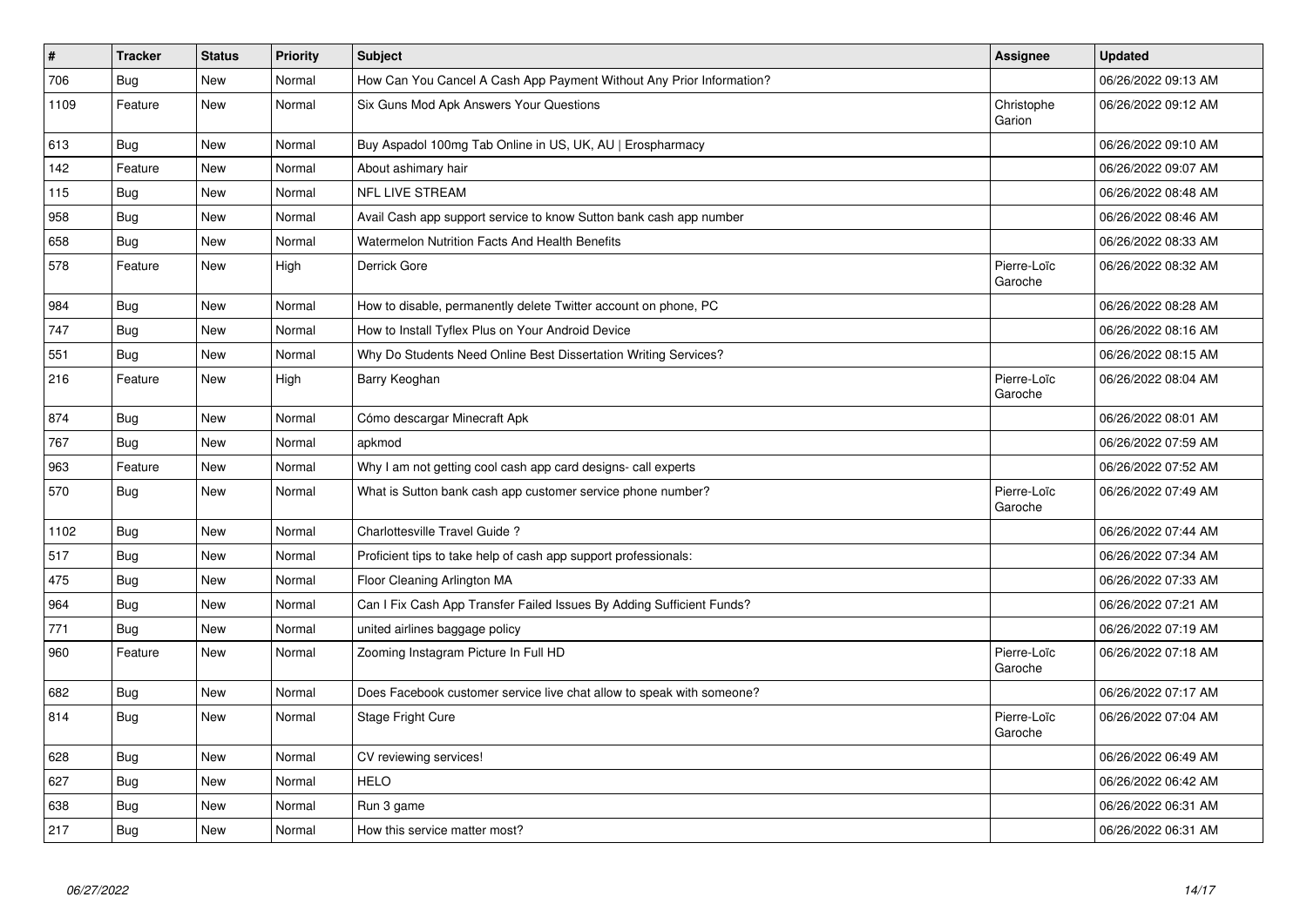| $\vert$ # | <b>Tracker</b> | <b>Status</b> | <b>Priority</b> | <b>Subject</b>                                                               | Assignee               | <b>Updated</b>      |
|-----------|----------------|---------------|-----------------|------------------------------------------------------------------------------|------------------------|---------------------|
| 718       | <b>Bug</b>     | New           | High            | Solve Complex Accounting Assignments                                         | Hamza<br>Bourbouh      | 06/26/2022 06:17 AM |
| 728       | <b>Bug</b>     | New           | Normal          | Will Cash App refund money if scammed? Hitches With Optimum Ease             |                        | 06/26/2022 06:15 AM |
| 714       | <b>Bug</b>     | <b>New</b>    | Normal          | Cuevana 3 Premium - Enjoy Your Favorite Movies and TV Shows on Your Smart TV |                        | 06/26/2022 06:14 AM |
| 977       | <b>Bug</b>     | New           | Normal          | Fans of the Old Country will like this book.                                 |                        | 06/26/2022 05:54 AM |
| 990       | Bug            | New           | Normal          | <b>Mushrooms</b>                                                             |                        | 06/26/2022 05:41 AM |
| 198       | <b>Bug</b>     | New           | Normal          | DR. RECKEWEG R42 (HAEMOVENIN) (22ML)                                         |                        | 06/26/2022 05:31 AM |
| 946       | <b>Bug</b>     | New           | Normal          | What is Plex and Is Plex Legal?                                              |                        | 06/26/2022 05:23 AM |
| 128       | <b>Bug</b>     | New           | Normal          | dfgbd                                                                        |                        | 06/26/2022 05:07 AM |
| 717       | <b>Bug</b>     | New           | Normal          | Disney Plus Apk - Watch Movies and TV Shows on Your Device                   |                        | 06/26/2022 04:56 AM |
| 686       | Bug            | New           | Normal          | Welcome To The Most Demandable Mahipalpur Escorts Agency                     |                        | 06/26/2022 04:37 AM |
| 950       | <b>Bug</b>     | New           | Normal          | ij.start canon                                                               |                        | 06/26/2022 04:35 AM |
| 310       | Bug            | New           | Normal          | Mattress Cleaning Services in Virginia Beach VA                              |                        | 06/26/2022 04:33 AM |
| 521       | Feature        | New           | Normal          | Check out the Cash app Card balance for an overdraft.                        | Pierre-Loïc<br>Garoche | 06/26/2022 04:22 AM |
| 476       | Feature        | New           | High            | <b>American Airlines Reservations</b>                                        |                        | 06/26/2022 04:14 AM |
| 829       | <b>Bug</b>     | New           | Normal          | Write My Dissertation For Me UK                                              | Pierre-Loïc<br>Garoche | 06/26/2022 04:13 AM |
| 935       | Bug            | New           | Normal          | MovieBox Pro Apk - Watch Movies and TV Shows on Your Android Phone           |                        | 06/26/2022 04:11 AM |
| 779       | Feature        | New           | Normal          | Latest Whatsapp groups for Teens                                             | Pierre-Loïc<br>Garoche | 06/26/2022 02:43 AM |
| 677       | Bug            | New           | Normal          | Logo Design Services Near Me                                                 |                        | 06/26/2022 02:32 AM |
| 243       | Feature        | New           | Normal          | Reconstruir la pandilla de la mafia en Gangstar Vegas MOD APK                |                        | 06/26/2022 02:20 AM |
| 621       | <b>Bug</b>     | New           | Normal          | Buy All Modafinil & Armodafinil Tablets @Buy Modafinil US                    |                        | 06/26/2022 02:20 AM |
| 741       | <b>Bug</b>     | New           | Normal          | <b>Blockchain Technology Solutions</b>                                       |                        | 06/26/2022 02:19 AM |
| 994       | Feature        | New           | Normal          | Cricut.com/setup                                                             |                        | 06/26/2022 02:00 AM |
| 586       | <b>Bug</b>     | New           | Normal          | Best Modifications For Your Mobile Phone                                     |                        | 06/26/2022 01:51 AM |
| 161       | Bug            | New           | Normal          | dfdrtyuio                                                                    |                        | 06/26/2022 01:46 AM |
| 259       | <b>Bug</b>     | New           | Normal          | call center services                                                         |                        | 06/26/2022 01:30 AM |
| 542       | <b>Bug</b>     | New           | Normal          | Web N Logo Design                                                            |                        | 06/26/2022 01:28 AM |
| 554       | <b>Bug</b>     | New           | Normal          | XvideoStudio Video Editor APK Free Download on TechToDown                    |                        | 06/26/2022 01:18 AM |
| 931       | Feature        | New           | High            | Situs Judi Slot Online apel888                                               | Pierre-Loïc<br>Garoche | 06/26/2022 01:07 AM |
| 352       | <b>Bug</b>     | New           | Normal          | Tile & Grout Cleaning Services in Chesapeake VA                              |                        | 06/26/2022 01:05 AM |
| 659       | <b>Bug</b>     | New           | Normal          | Olive Oil Properties And Health Benefits                                     |                        | 06/26/2022 12:59 AM |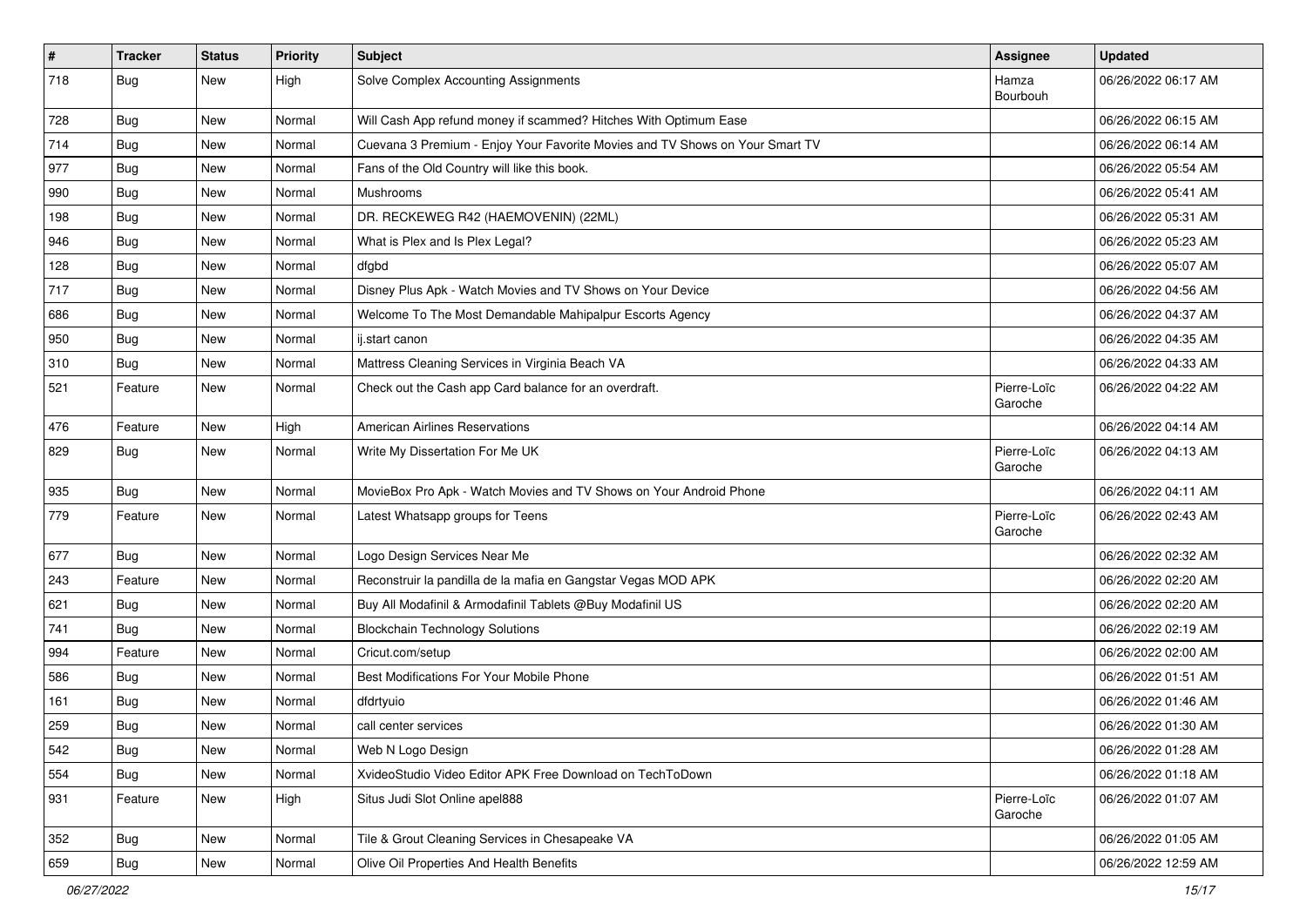| $\vert$ # | <b>Tracker</b> | <b>Status</b> | <b>Priority</b> | <b>Subject</b>                                                                                          | Assignee               | <b>Updated</b>      |
|-----------|----------------|---------------|-----------------|---------------------------------------------------------------------------------------------------------|------------------------|---------------------|
| 650       | <b>Bug</b>     | New           | Normal          | <b>Cherries Health Benefits</b>                                                                         |                        | 06/26/2022 12:57 AM |
| 202       | <b>Bug</b>     | New           | Normal          | blonde wig                                                                                              |                        | 06/26/2022 12:52 AM |
| 587       | Bug            | New           | Normal          | Why Picsart Pro Offers Great Features                                                                   |                        | 06/26/2022 12:18 AM |
| 602       | <b>Bug</b>     | New           | Normal          | Best Essay Writing Service UK                                                                           | Pierre-Loïc<br>Garoche | 06/26/2022 12:16 AM |
| 563       | <b>Bug</b>     | New           | Normal          | Understanding the Difference Between Free and Paid Mod Apks                                             |                        | 06/26/2022 12:15 AM |
| 708       | Bug            | New           | Normal          | Efficient ways to proceed with the cash app dispute process?                                            |                        | 06/26/2022 12:08 AM |
| 630       | Bug            | New           | Normal          | How Can I Load Cash App Card at Walmart straight away?                                                  |                        | 06/26/2022 12:04 AM |
| 635       | <b>Bug</b>     | New           | Normal          | Buy Steroids Online with OurMedicnes.com   Best Quality Steroids                                        |                        | 06/26/2022 12:01 AM |
| 968       | Feature        | <b>New</b>    | Normal          | watch nfl online free live streaming                                                                    |                        | 06/25/2022 11:52 PM |
| 558       | Feature        | New           | Normal          | <b>Stunning Classic Sofas</b>                                                                           |                        | 06/25/2022 11:46 PM |
| 954       | <b>Bug</b>     | New           | Normal          | AZ Screen Recorder Mod                                                                                  |                        | 06/25/2022 11:24 PM |
| 227       | Bug            | New           | Normal          | Cash App Help & Solutions - Here You Will Get Better Assistance                                         |                        | 06/25/2022 11:21 PM |
| 583       | Bug            | New           | High            | Need the Cash app customer service phone number?                                                        |                        | 06/25/2022 11:18 PM |
| 477       | Bug            | New           | Normal          | What Does Online Coupon Mean?                                                                           |                        | 06/25/2022 11:15 PM |
| 742       | <b>Bug</b>     | New           | Normal          | How Long Does Cash App Support Take To Respond For A Better Support?                                    |                        | 06/25/2022 11:00 PM |
| 479       | <b>Bug</b>     | <b>New</b>    | Normal          | Limousine Service Bellevue WA                                                                           |                        | 06/25/2022 10:54 PM |
| 955       | <b>Bug</b>     | New           | Normal          | How Long Does Verification Take On Cash App If You Apply For The Verification?                          | Christophe<br>Garion   | 06/25/2022 10:50 PM |
| 800       | Bug            | New           | Normal          | Who Is an ETL Engineer                                                                                  |                        | 06/25/2022 10:31 PM |
| 1114      | Bug            | New           | Normal          | To control the car, all you must do is click to go left or right and release the button to go straight. |                        | 06/25/2022 10:15 PM |
| 956       | Bug            | New           | Normal          | FNF Free Mods Online                                                                                    |                        | 06/25/2022 09:59 PM |
| 1106      | Bug            | New           | Normal          | How Do I Get Cash App ++ Without Confronting Any Technical Glitches?                                    |                        | 06/25/2022 09:53 PM |
| 185       | <b>Bug</b>     | New           | Normal          | Non-Plagiarized Research Writing                                                                        |                        | 06/25/2022 09:34 PM |
| 710       | <b>Bug</b>     | New           | Normal          | Take Necessary Assistance If You Are Unable Activate Cash App Card                                      |                        | 06/25/2022 09:26 PM |
| 1103      | Bug            | <b>New</b>    | Normal          | Idle game fix bug                                                                                       |                        | 06/25/2022 09:08 PM |
| 979       | <b>Bug</b>     | New           | Normal          | Free Gas Cards for the Unemployed                                                                       |                        | 06/25/2022 09:02 PM |
| 731       | <b>Bug</b>     | New           | Normal          | Avail Of Cash App Customer Service If Unable To Down Cash App Mobile App?                               |                        | 06/25/2022 08:36 PM |
| 695       | Bug            | New           | Normal          | Refer Listas IPTV Apk                                                                                   |                        | 06/25/2022 08:23 PM |
| 600       | Bug            | New           | Normal          | Play Store Pro                                                                                          |                        | 06/25/2022 08:17 PM |
| 225       | Bug            | New           | Normal          | instant personal loan                                                                                   |                        | 06/25/2022 08:11 PM |
| 450       | <b>Bug</b>     | New           | Normal          | Floor Stripping Quincy MA                                                                               |                        | 06/25/2022 08:06 PM |
| 457       | <b>Bug</b>     | New           | Normal          | <b>Carpet Cleaning Medford MA</b>                                                                       |                        | 06/25/2022 07:36 PM |
| 704       | Bug            | New           | Normal          | Reach support team of Chime Customer Service for instant help                                           |                        | 06/25/2022 07:25 PM |